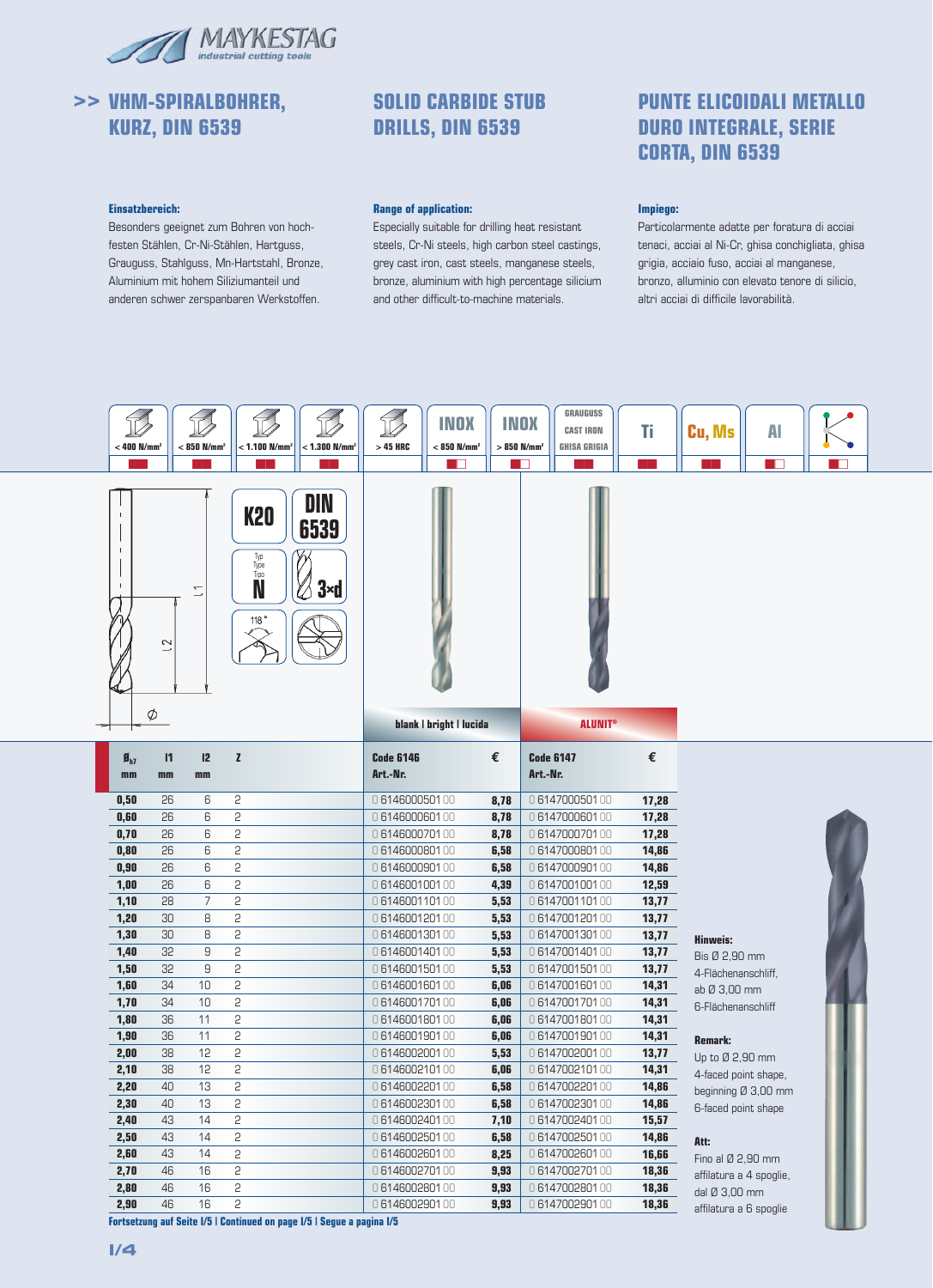

# **>> VHM-SPIRALBOHRER, KURZ, DIN 6539**

# **SOLID CARBIDE STUB DRILLS, DIN 6539**

# **PUNTE ELICOIDALI METALLO DURO INTEGRALE, SERIE CORTA, DIN 6539**

|                                | Segue da pagina I/4 |          | <b>Fortsetzung von Seite I/4   Continued from page I/4  </b> | blank   bright   lucida      |       | <b>ALUNIT®</b>               |       |
|--------------------------------|---------------------|----------|--------------------------------------------------------------|------------------------------|-------|------------------------------|-------|
| $\mathbf{g}_{\text{hZ}}$<br>mm | $\mathsf{I}$<br>mm  | 12<br>mm | $\mathbf{z}$                                                 | <b>Code 6146</b><br>Art.-Nr. | €     | <b>Code 6147</b><br>Art.-Nr. | €     |
| 3,00                           | 46                  | 16       | 2                                                            | 0614600300100                | 8,25  | 0614700300100                | 16,66 |
| 3,10                           | 49                  | 18       | $\overline{c}$                                               | 0614600310100                | 10.97 | 0614700310100                | 19,52 |
| 3,20                           | 49                  | 18       | $\overline{c}$                                               | 0614600320100                | 10,97 | 0614700320100                | 19,52 |
| 3,30                           | 49                  | 18       | 2                                                            | 0614600330100                | 10,97 | 0614700330100                | 19,52 |
| 3,40                           | 52                  | 20       | 2                                                            | 0614600340100                | 12,13 | 0614700340100                | 20,61 |
| 3,50                           | 52                  | 20       | 2                                                            | 0614600350100                | 10,97 | 0614700350100                | 19,52 |
| 3,60                           | 52                  | 20       | $\overline{c}$                                               | 0614600360100                | 13,69 | 0614700360100                | 22,33 |
| 3,70                           | 52                  | 20       | $\overline{c}$                                               | 0614600370100                | 13,69 | 0614700370100                | 22,33 |
| 3,80                           | 55                  | 22       | $\overline{c}$                                               | 0614600380100                | 14,84 | 0614700380100                | 23,51 |
| 3,90                           | 55                  | 55       | 2                                                            | 0614600390100                | 14,84 | 0614700390100                | 23,51 |
| 4,00                           | 55                  | 55       | 2                                                            | 0614600400100                | 13,69 | 0614700400100                | 22,33 |
| 4,10                           | 55                  | 55       | 2                                                            | 0614600410100                | 15,38 | 0614700410100                | 24,06 |
| 4,20                           | 55                  | 22       | $\mathsf{S}$                                                 | 0614600420100                | 15,38 | 0614700420100                | 24,06 |
| 4,30                           | 58                  | 24       | $\mathsf{S}$                                                 | 0614600430100                | 15,38 | 0614700430100                | 24,06 |
| 4,40                           | 58                  | 24       | $\overline{c}$                                               | 0614600440100                | 15,38 | 0614700440100                | 24,06 |
| 4,50                           | 58                  | 24       | 2                                                            | 0614600450100                | 14,84 | 0614700450100                | 23,51 |
| 4,60                           | 58                  | 24       | 2                                                            | 0614600460100                | 16,51 | 0614700460100                | 25,24 |
| 4,70                           | 58                  | 24       | 2                                                            | 0614600470100                | 16,51 | 0614700470100                | 25,24 |
| 4,80                           | 62                  | 26       | $\mathsf{S}$                                                 | 0614600480100                | 17,55 | 0614700480100                | 28,08 |
| 4,90                           | 62                  | 26       | $\mathsf{S}$                                                 | 0614600490100                | 17,55 | 0614700490100                | 28,08 |
| 5,00                           | 62                  | 26       | $\mathsf{S}$                                                 | 0614600500100                | 16,51 | 0614700500100                | 27,02 |
| 5,10                           | 62                  | 26       | 2                                                            | 0614600510100                | 21,96 | 0614700510100                | 32,70 |
| 5,20                           | 62                  | 26       | 2                                                            | 0614600520100                | 21,96 | 0614700520100                | 32,70 |
| 5,30                           | 62                  | 26       | 2                                                            | 0614600530100                | 21,96 | 0614700530100                | 32,70 |
| 5,40                           | 66                  | 28       | $\mathsf{S}$                                                 | 0614600540100                | 21,96 | 0614700540100                | 32,70 |
| 5,50                           | 66                  | 28       | $\mathsf{S}$                                                 | 0614600550100                | 20,92 | 0614700550100                | 31,53 |
| 5,60                           | 66                  | 28       | $\mathsf{S}$                                                 | 0614600560100                | 25,82 | 0614700560100                | 36,74 |
| 5,70                           | 66                  | 28       | 2                                                            | 0614600570100                | 25,82 | 0614700570100                | 36,74 |
| 5,80                           | 66                  | 28       | 2                                                            | 0614600580100                | 25,82 | 0614700580100                | 36,74 |
| 5,90                           | 66                  | 28       | 2                                                            | 0614600590100                | 25,82 | 0614700590100                | 36,74 |
| 6,00                           | 66                  | 28       | $\mathsf{S}$                                                 | 0614600600100                | 24,67 | 0614700600100                | 35,48 |
| 6,10                           | 70                  | 31       | $\mathsf{S}$                                                 | 0614600610100                | 29,69 | 0614700610100                | 44,14 |
| 6,20                           | 70                  | 31       | $\overline{c}$                                               | 0614600620100                | 29,69 | 0614700620100                | 44,14 |
| 6,30                           | 70                  | 31       | $\mathsf{S}$                                                 | 0614600630100                | 29,69 | 0614700630100                | 44,14 |
| 6,40                           | 70                  | 31       | 2                                                            | 0614600640100                | 29,69 | 0614700640100                | 44,14 |
| 6,50                           | 70                  | 31       | 2                                                            | 0614600650100                | 28,54 | 0614700650100                | 42,96 |
| 6,60                           | 70                  | 31       | $\overline{c}$                                               | 0614600660100                | 30,75 | 0614700660100                | 45,21 |
| 6,70                           | 70                  | 31       | 2                                                            | 0614600670100                | 30,75 | 0614700670100                | 45,21 |
| 6,80                           | 74                  | 34       | 2                                                            | 0614600680100                | 35,13 | 0614700680100                | 49,89 |
| 6,90                           | 74                  | 34       | $\overline{c}$                                               | 0614600690100                | 35,13 | 0614700690100                | 49,89 |
| 7,00                           | 74                  | 34       | 2                                                            | 0614600700100                | 34,60 | 0614700700100                | 49,36 |
| 7,10                           | 74                  | 34       | 2                                                            | 0614600710100                | 37,34 | 0614700710100                | 52,15 |
| 7,20                           | 74                  | 34       | 2                                                            | 0614600720100                | 37,34 | 0614700720100                | 52,15 |
| 7,30                           | 74                  | 34       | 2                                                            | 0614600730100                | 37,34 | 0614700730100                | 52,15 |
| 7,40                           | 74                  | 34       | 2                                                            | 0614600740100                | 37,34 | 0614700740100                | 52,15 |
| 7,50                           | 74                  | 34       | $\overline{c}$                                               | 0614600750100                | 36,28 | 0614700750100                | 51,01 |
| 7,60                           | 79                  | 36       | 2                                                            | 0614600760100                | 42,88 | 0614700760100                | 59,06 |
| 7,70                           | 79                  | 36       | 2                                                            | 0614600770100                | 42,88 | 0614700770100                | 59,06 |
| 7,80                           | 79                  | 36       | $\overline{c}$                                               | 0614600780100                | 42,88 | 0614700780100                | 59,06 |
| 7,90                           | 79                  | 36       | 2                                                            | 0614600790100                | 42,88 | 0614700790100                | 59,06 |
| 8,00                           | 79                  | 36       | $\overline{c}$                                               | 0614600800100                | 41,20 | 0614700800100                | 57,35 |
| 8,10                           | 79                  | 36       | $\overline{c}$                                               | 0614600810100                | 50,51 | 0614700810100                | 68,24 |
| 8,20                           | 79                  | 36       | 2                                                            | 0614600820100                | 50,51 | 0614700820100                | 68,24 |
| 8,30                           | 79                  | 36       | 2                                                            | 0614600830100                | 50,51 | 0614700830100                | 68,24 |



**Hinweis:** Bis Ø 2,90 mm 4-Flächenanschliff, ab Ø 3,00 mm 6-Flächenanschliff

**Remark:** Up to Ø 2,90 mm 4-faced point shape, beginning Ø 3,00 mm 6-faced point shape

**Att:**

Fino al Ø 2,90 mm affilatura a 4 spoglie, dal Ø 3,00 mm affilatura a 6 spoglie

**Fortsetzung auf Seite I/6 | Continued on page I/6 | Segue a pagina I/6**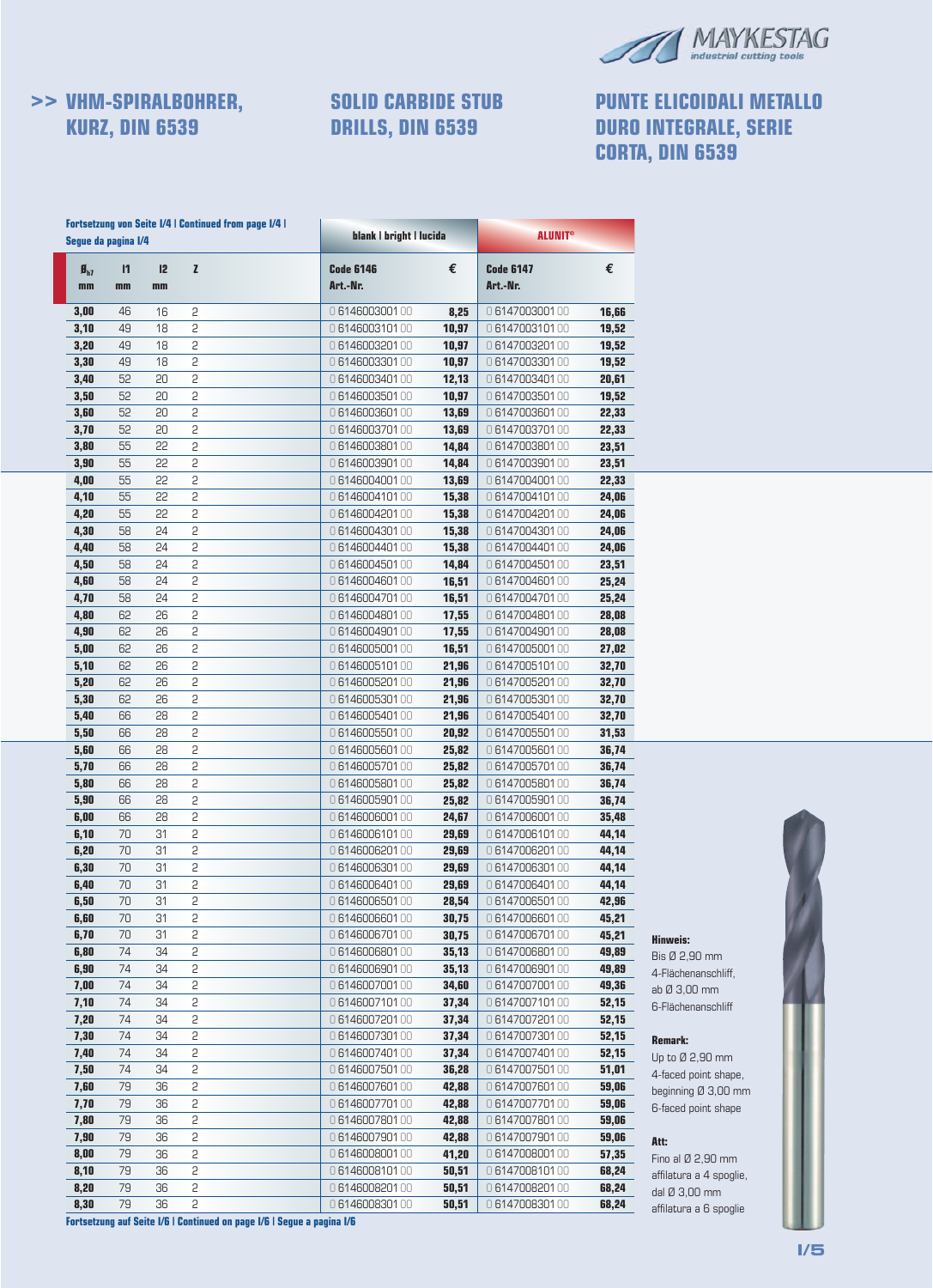

# **>> VHM-SPIRALBOHRER, KURZ, DIN 6539**

### **SOLID CARBIDE STUB DRILLS, DIN 6539**

### **PUNTE ELICOIDALI METALLO DURO INTEGRALE, SERIE CORTA, DIN 6539**

|                                             | Seque da pagina I/5 |            | <b>Fortsetzung von Seite I/5   Continued from page I/5  </b> | blank   bright   lucida      |        | <b>ALUNIT®</b>               |        |
|---------------------------------------------|---------------------|------------|--------------------------------------------------------------|------------------------------|--------|------------------------------|--------|
| $\boldsymbol{\mathsf{B}}_{\text{h}7}$<br>mm | $\mathsf{I}$<br>mm  | 12<br>$mn$ | Z                                                            | <b>Code 6146</b><br>Art.-Nr. | €      | <b>Code 6147</b><br>Art.-Nr. | €      |
| 8,40                                        | 79                  | 36         | 2                                                            | 0614600840100                | 50,51  | 0614700840100                | 68,24  |
| 8,50                                        | 79                  | 36         | 2                                                            | 0614600850100                | 47,28  | 0614700850100                | 64,76  |
| 8,60                                        | 84                  | 40         | 5                                                            | 0614600860100                | 53,85  | 0614700860100                | 71,57  |
| 8,70                                        | 84                  | 40         | 2                                                            | 0614600870100                | 53,85  | 0614700870100                | 71,57  |
| 8,80                                        | 84                  | 40         | 2                                                            | 0614600880100                | 53,85  | 0614700880100                | 71,57  |
| 8,90                                        | 84                  | 40         | 2                                                            | 0614600890100                | 53,85  | 0614700890100                | 71,57  |
| 9,00                                        | 84                  | 40         | 2                                                            | 0614600900100                | 50,51  | 0614700900100                | 68,24  |
| 9,10                                        | 84                  | 40         | 2                                                            | 0614600910100                | 58,25  | 0614700910100                | 76,18  |
| 9,20                                        | 84                  | 40         | 2                                                            | 0614600920100                | 58,25  | 0614700920100                | 76,18  |
| 9,30                                        | 84                  | 40         | 2                                                            | 0614600930100                | 58,25  | 0614700930100                | 76,18  |
| 9,40                                        | 84                  | 40         | 2                                                            | 0614600940100                | 58,25  | 0614700940100                | 76,18  |
| 9,50                                        | 84                  | 40         | 5                                                            | 0614600950100                | 57,10  | 0614700950100                | 74,99  |
| 9,60                                        | 89                  | 43         | $\overline{c}$                                               | 0614600960100                | 65,88  | 0614700960100                | 84,18  |
| 9,70                                        | 89                  | 43         | 2                                                            | 0614600970100                | 65,88  | 0614700970100                | 84,18  |
| 9,80                                        | 89                  | 43         | 5                                                            | 0614600980100                | 65,88  | 0614700980100                | 84,18  |
| 9,90                                        | 89                  | 43         | 2                                                            | 0614600990100                | 65,88  | 0614700990100                | 84,18  |
| 10,00                                       | 89                  | 43         | 2                                                            | 0614601000100                | 61,49  | 0614701000100                | 79,68  |
| 10,20                                       | 89                  | 43         | 5                                                            | 0614601020100                | 63,67  | 0614701020100                | 83,65  |
| 10,50                                       | 89                  | 43         | 2                                                            | 0614601050100                | 69,22  | 0614701050100                | 89,40  |
| 10,80                                       | 95                  | 47         | 5                                                            | 0614601080100                | 73,62  | 0614701080100                | 93,91  |
| 11,00                                       | 95                  | 47         | 5                                                            | 0614601100100                | 72,47  | 0614701100100                | 92,84  |
| 11,50                                       | 95                  | 47         | 5                                                            | 0614601150100                | 76,86  | 0614701150100                | 97,46  |
| 12,00                                       | 102                 | 51         | $\overline{c}$                                               | 0614601200100                | 87,85  | 0614701200100                | 111,20 |
| 12,50                                       | 102                 | 51         | 2                                                            | 0614601250100                | 98,81  | 0614701250100                | 124,90 |
| 13,00                                       | 102                 | 51         | 2                                                            | 0614601300100                | 109,80 | 0614701300100                | 136,40 |
| 13,50                                       | 107                 | 54         | 5                                                            | 0614601350100                | 131,80 | 0614701350100                | 159,40 |
| 14,00                                       | 107                 | 54         | 5                                                            | 0614601400100                | 138,40 | 0614701400100                | 166,20 |
| 14,50                                       | 111                 | 56         | 2                                                            | 0614601450100                | 145,00 |                              |        |
| 15,00                                       | 111                 | 56         | 2                                                            | 0614601500100                | 165,90 |                              |        |
| 15,50                                       | 115                 | 58         | 5                                                            | 0614601550100                | 180,10 |                              |        |
| 16,00                                       | 115                 | 58         | 5                                                            | 0614601600100                | 186,70 |                              |        |
| 16,50                                       | 119                 | 60         | 2                                                            | 0614601650100                | 199,90 |                              |        |
| 17,00                                       | 119                 | 60         | 2                                                            | 0614601700100                | 219,70 |                              |        |
| 17,50                                       | 123                 | 62         | 5                                                            | 0614601750100                | 230,60 |                              |        |
| 18,00                                       | 123                 | 62         | 2                                                            | 0614601800100                | 252,60 |                              |        |
| 18,50                                       | 127                 | 64         | 2                                                            | 0614601850100                | 274,60 |                              |        |
| 19,00                                       | 127                 | 64         | 2                                                            | 0614601900100                | 296,50 |                              |        |
| 19,50                                       | 131                 | 66         | 5                                                            | 0614601950100                | 318,50 |                              |        |
| 20,00                                       | 131                 | 66         | 2                                                            | 0614602000100                | 344,80 |                              |        |



Bis Ø 2,90 mm 4-Flächenanschliff, ab Ø 3,00 mm 6-Flächenanschliff

#### **Remark:**

Up to Ø 2,90 mm 4-faced point shape, beginning Ø 3,00 mm 6-faced point shape

#### **Att:**

Fino al Ø 2,90 mm affilatura a 4 spoglie, dal Ø 3,00 mm affilatura a 6 spoglie

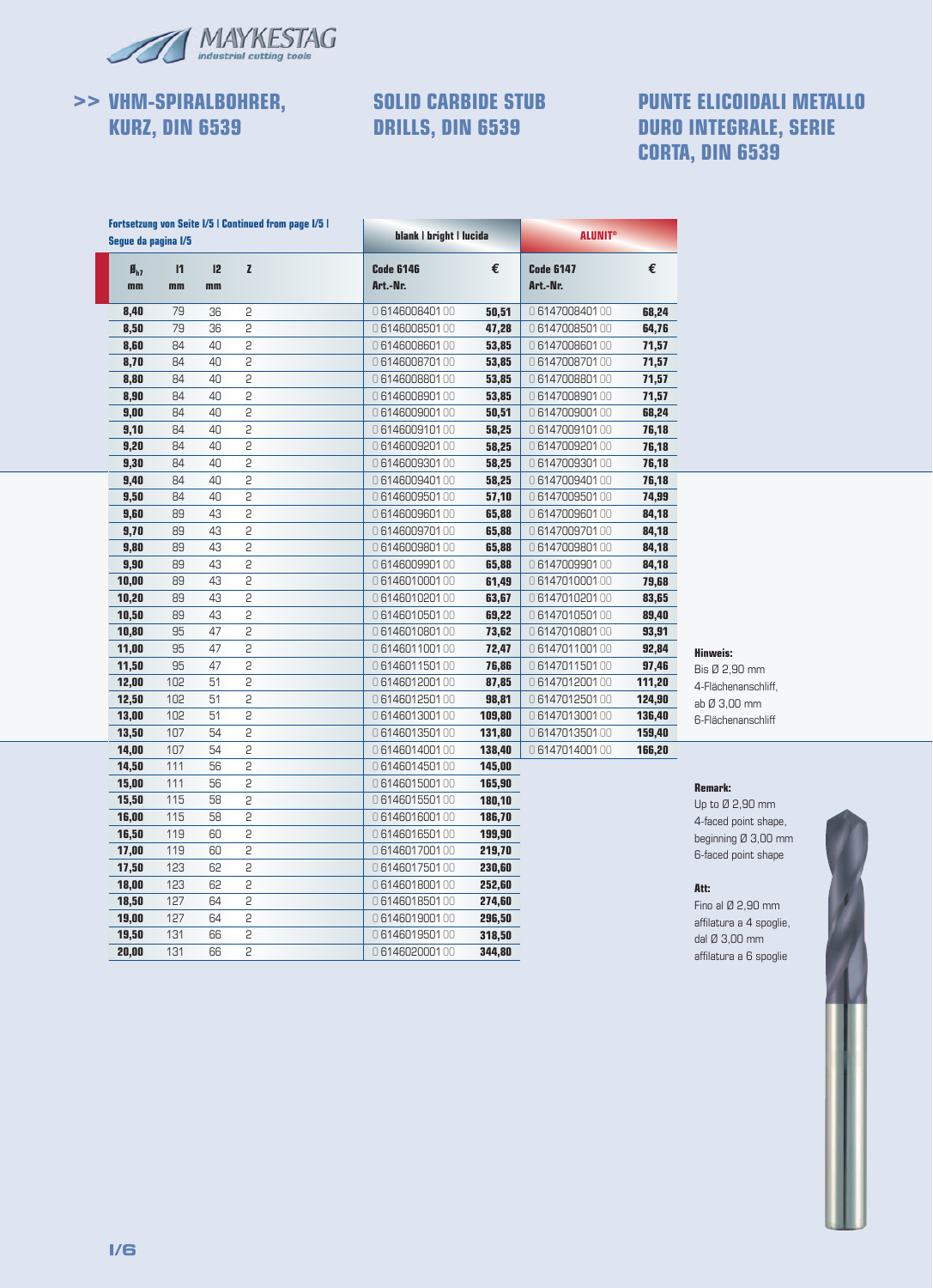

# **>> VHM-SPIRALBOHRER, LANG, DIN 338**

#### **Einsatzbereich:**

Besonders geeignet zum Bohren von hochfesten Stählen, Cr-Ni-Stählen, Hartguss, Grauguss, Stahlguss, Mn-Hartstahl, Bronze, Aluminium mit hohem Siliziumanteil und anderen schwer zerspanbaren Werkstoffen.

### **SOLID CARBIDE JOBBER DRILLS, DIN 338**

#### **Range of application:**

Especially suitable for drilling heat resistant steels, Cr-Ni steels, high carbon steel castings, grey cast iron, cast steels, manganese steels, bronze, aluminium with high percentage silicium and other difficult-to-machine materials.

### **PUNTE ELICOIDALI METALLO DURO INTEGRALE, SERIE LUNGA, DIN 338**

#### **Impiego:**

Particolarmente adatte per foratura di acciai tenaci, acciai al Ni-Cr, ghisa conchigliata, ghisa grigia, acciaio fuso, acciai al manganese, bronzo, alluminio con elevato tenore di silicio, altri acciai di difficile lavorabilità.

|                         | $< 1.300$ N/mm <sup>2</sup><br>$<$ 400 N/mm <sup>2</sup><br>$< 850$ N/mm <sup>2</sup><br>$< 1.100$ N/mm <sup>2</sup> |                          |                                                                                                                                                            |                                                                        | <b>INOX</b><br>$< 850$ N/mm <sup>2</sup><br>$>45$ HRC<br>▔▛ |                         |       | <b>GRAUGUSS</b><br><b>INOX</b><br>Ti<br><b>CAST IRON</b><br>$>850$ N/mm <sup>2</sup><br><b>GHISA GRIGIA</b><br>a pr |       | Cu, Ms                  | Al<br>$\blacksquare$ | н. |
|-------------------------|----------------------------------------------------------------------------------------------------------------------|--------------------------|------------------------------------------------------------------------------------------------------------------------------------------------------------|------------------------------------------------------------------------|-------------------------------------------------------------|-------------------------|-------|---------------------------------------------------------------------------------------------------------------------|-------|-------------------------|----------------------|----|
|                         | $\overline{c}$<br>$\phi$                                                                                             | $\overline{\phantom{0}}$ | <b>K20</b><br>Typ<br>Type<br>Tipo<br>N<br>118 $^{\circ}$                                                                                                   | DIN<br>338<br>$5 \times d$                                             |                                                             | blank   bright   lucida |       | <b>ALUNIT®</b>                                                                                                      |       |                         |                      |    |
| $\mathbf{B}_{h7}$<br>mm | $\mathbf{I}$<br>mm                                                                                                   | 12<br>mm                 | $\mathbf{z}$                                                                                                                                               |                                                                        | <b>Code 6156</b><br>Art.-Nr.                                |                         | €     | <b>Code 6157</b><br>Art.-Nr.                                                                                        | €     |                         |                      |    |
| 1,00                    | 34                                                                                                                   | 12                       | 2                                                                                                                                                          |                                                                        | 0615600100100                                               |                         | 5,53  | 0615700100100                                                                                                       | 13,77 |                         |                      |    |
| 1,10                    | 36                                                                                                                   | 14                       | 5                                                                                                                                                          |                                                                        | 0615600110100                                               |                         | 6,06  | 0615700110100                                                                                                       | 14,31 |                         |                      |    |
| 1,20                    | 38                                                                                                                   | 16                       | 2                                                                                                                                                          |                                                                        | 0615600120100                                               |                         | 6,58  | 0615700120100                                                                                                       | 14,86 |                         |                      |    |
| 1,30                    | 38                                                                                                                   | 16                       | 5                                                                                                                                                          |                                                                        | 0615600130100                                               |                         | 6,58  | 0615700130100                                                                                                       | 14,86 |                         |                      |    |
| 1,40                    | 40                                                                                                                   | 18                       | 2                                                                                                                                                          |                                                                        | 0615600140100                                               |                         | 6,58  | 0615700140100                                                                                                       | 14,86 |                         |                      |    |
| 1,50                    | 40                                                                                                                   | 18                       | $\mathsf{S}% _{T}=\mathsf{S}_{T}\!\left( a,b\right) ,\mathsf{S}_{T}=\mathsf{S}_{T}\!\left( a,b\right) ,\mathsf{S}_{T}=\mathsf{S}_{T}\!\left( a,b\right) ,$ |                                                                        | 0615600150100                                               |                         | 6,06  | 0615700150100                                                                                                       | 14,31 |                         |                      |    |
| 1,60                    | 43                                                                                                                   | 20                       | 2                                                                                                                                                          |                                                                        | 0615600160100                                               |                         | 7,74  | 0615700160100                                                                                                       | 16,11 |                         |                      |    |
| 1,70                    | 43                                                                                                                   | 20                       | 2                                                                                                                                                          |                                                                        | 0615600170100                                               |                         | 7,74  | 0615700170100                                                                                                       | 16,11 |                         |                      |    |
| 1,80                    | 46                                                                                                                   | 22                       | 2                                                                                                                                                          |                                                                        | 0615600180100                                               |                         | 7,74  | 0615700180100                                                                                                       | 16,11 | <b>Hinweis:</b>         |                      |    |
| 1,90                    | 46                                                                                                                   | 22                       | 5                                                                                                                                                          |                                                                        | 0615600190100                                               |                         | 7,74  | 0615700190100                                                                                                       | 16,11 | Bis Ø 2,90 mm           |                      |    |
| 2,00                    | 49                                                                                                                   | 24                       | 5                                                                                                                                                          |                                                                        | 0615600200100                                               |                         | 8,25  | 0615700200100                                                                                                       | 16,66 | 4-Flächenanschliff,     |                      |    |
| 2,10                    | 49                                                                                                                   | 24                       | 2                                                                                                                                                          |                                                                        | 0615600210100                                               |                         | 8,78  | 0615700210100                                                                                                       | 17,28 | ab Ø 3,00 mm            |                      |    |
| 2,20                    | 53                                                                                                                   | 27                       | 5                                                                                                                                                          |                                                                        | 0615600220100                                               |                         | 9,93  | 0615700220100                                                                                                       | 18,36 | 6-Flächenanschliff      |                      |    |
| 2,30                    | 53                                                                                                                   | 27                       | 5                                                                                                                                                          |                                                                        | 0615600230100                                               |                         | 9,93  | 0615700230100                                                                                                       | 18,36 |                         |                      |    |
| 2,40                    | 57                                                                                                                   | 30                       | 2                                                                                                                                                          |                                                                        | 0615600240100                                               |                         | 9,93  | 0615700240100                                                                                                       | 18,36 | Remark:                 |                      |    |
| 2,50                    | 57                                                                                                                   | 30                       | 5                                                                                                                                                          |                                                                        | 0615600250100                                               |                         | 10,97 | 0615700250100                                                                                                       | 19,52 | Up to Ø 2,90 mm         |                      |    |
| 2,60                    | 57                                                                                                                   | 30                       | 5                                                                                                                                                          |                                                                        | 0615600260100                                               |                         | 12,65 | 0615700260100                                                                                                       | 21,24 | 4-faced point shape,    |                      |    |
| 2,70                    | 61                                                                                                                   | 33                       | 2                                                                                                                                                          |                                                                        | 0615600270100                                               |                         | 14,84 | 0615700270100                                                                                                       | 21,24 |                         | beginning Ø 3,00 mm  |    |
| 2,80                    | 61                                                                                                                   | 33                       | 5                                                                                                                                                          |                                                                        | 0615600280100                                               |                         | 14,84 | 0615700280100                                                                                                       | 21,24 | 6-faced point shape     |                      |    |
| 2,90                    | 61                                                                                                                   | 33                       | 2                                                                                                                                                          |                                                                        | 0615600290100                                               |                         | 14,84 | 0615700290100                                                                                                       | 21,24 |                         |                      |    |
| 3,00                    | 61                                                                                                                   | 33                       | 2                                                                                                                                                          |                                                                        | 0615600300100                                               |                         | 12,65 | 0615700300100                                                                                                       | 19,52 | Att:                    |                      |    |
| 3,10                    | 65                                                                                                                   | 36                       | 2                                                                                                                                                          |                                                                        | 0615600310100                                               |                         | 14,84 | 0615700310100                                                                                                       | 23,93 | Fino al Ø 2,90 mm       |                      |    |
| 3,20                    | 65                                                                                                                   | 36                       | 2                                                                                                                                                          |                                                                        | 0615600320100                                               |                         | 14,84 | 0615700320100                                                                                                       | 23,93 | affilatura a 4 spoglie, |                      |    |
| 3,30                    | 65                                                                                                                   | 36                       | 2                                                                                                                                                          |                                                                        | 0615600330100                                               |                         | 14,84 | 0615700330100                                                                                                       | 23,93 | dal Ø 3,00 mm           |                      |    |
| 3,40                    | 70                                                                                                                   | 39                       | 2                                                                                                                                                          |                                                                        | 0615600340100                                               |                         | 16,51 | 0615700340100                                                                                                       | 25,72 | affilatura a 6 spoglie  |                      |    |
|                         |                                                                                                                      |                          |                                                                                                                                                            | Fortsetzung auf Seite I/8   Continued on page I/8   Segue a pagina I/8 |                                                             |                         |       |                                                                                                                     |       |                         |                      |    |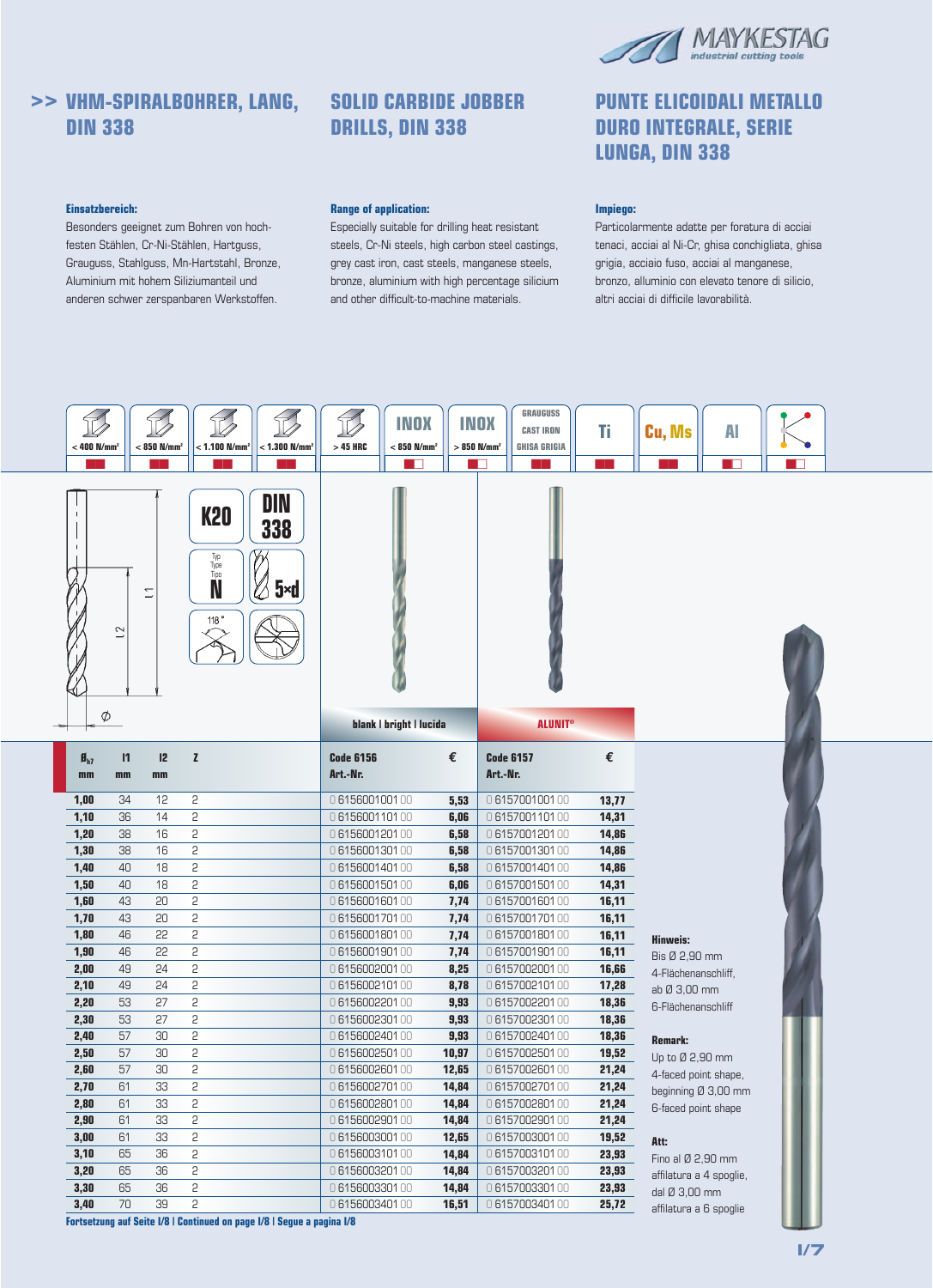

**>> VHM-SPIRALBOHRER, LANG, DIN 338**

### **SOLID CARBIDE JOBBER DRILLS, DIN 338**

### **PUNTE ELICOIDALI METALLO DURO INTEGRALE, SERIE LUNGA, DIN 338**

|                             | Seque da pagina I/7 |          | <b>Fortsetzung von Seite I/7   Continued from page I/7  </b> | blank   bright   lucida      |       | <b>ALUNIT®</b>               |        |
|-----------------------------|---------------------|----------|--------------------------------------------------------------|------------------------------|-------|------------------------------|--------|
| $\boldsymbol{B}_{h2}$<br>mm | $\mathbf{I}$<br>mm  | 12<br>mm | $\mathbf{z}$                                                 | <b>Code 6156</b><br>Art.-Nr. | €     | <b>Code 6157</b><br>Art.-Nr. | €      |
| 3,50                        | 70                  | 39       | 2                                                            | 0615600350100                | 14,84 | 0615700350100                | 25,24  |
| 3,60                        | 70                  | 39       | 2                                                            | 0615600360100                | 18,09 | 0615700360100                | 28,08  |
| 3,70                        | 70                  | 39       | 2                                                            | 0615600370100                | 18,09 | 0615700370100                | 28,08  |
| 3,80                        | 75                  | 43       | 2                                                            | 0615600380100                | 19,23 | 0615700380100                | 27,71  |
| 3,90                        | 75                  | 43       | 2                                                            | 0615600390100                | 19.23 | 0615700390100                | 27,71  |
| 4,00                        | 75                  | 43       | 2                                                            | 0615600400100                | 18,09 | 0615700400100                | 26,67  |
| 4,10                        | 75                  | 43       | 2                                                            | 0615600410100                | 23,11 | 0615700410100                | 32,04  |
| 4,20                        | 75                  | 43       | 2                                                            | 0615600420100                | 23,11 | 0615700420100                | 32,04  |
| 4,30                        | 80                  | 47       | 2                                                            | 0615600430100                | 23,11 | 0615700430100                | 33,23  |
| 4,40                        | 80                  | 47       | 2                                                            | 0615600440100                | 23,11 | 0615700440100                | 33,23  |
| 4,50                        | 80                  | 47       | 2                                                            | 0615600450100                | 20,92 | 0615700450100                | 30,57  |
| 4,60                        | 80                  | 47       | 2                                                            | 0615600460100                | 24,67 | 0615700460100                | 36,74  |
| 4,70                        | 80                  | 47       | 2                                                            | 0615600470100                | 24,67 | 0615700470100                | 36,74  |
| 4,80                        | 86                  | 52       | 2                                                            | 0615600480100                | 26,35 | 0615700480100                | 38,45  |
| 4,90                        | 86                  | 52       | 2                                                            | 0615600490100                | 26,35 | 0615700490100                | 38,45  |
| 5,00                        | 86                  | 52       | 2                                                            | 0615600500100                | 24,67 | 0615700500100                | 36,74  |
| 5,10                        | 86                  | 52       | 2                                                            | 0615600510100                | 30,75 | 0615700510100                | 40,82  |
| 5,20                        | 86                  | 52       | 2                                                            | 0615600520100                | 30,75 | 0615700520100                | 40,82  |
| 5,30                        | 86                  | 52       | 2                                                            | 0615600530100                | 30,75 | 0615700530100                | 40,82  |
| 5,40                        | 93                  | 57       | 2                                                            | 0615600540100                | 32,93 | 0615700540100                | 41,23  |
| 5,50                        | 93                  | 57       | 2                                                            | 0615600550100                | 31,26 | 0615700550100                | 40,36  |
| 5,60                        | 93                  | 57       | 2                                                            | 0615600560100                | 35,67 | 0615700560100                | 45,73  |
| 5,70                        | 93                  | 57       | 2                                                            | 0615600570100                | 35,67 | 0615700570100                | 45,73  |
| 5,80                        | 93                  | 57       | 2                                                            | 0615600580100                | 35,67 | 0615700580100                | 45,73  |
| 5,90                        | 93                  | 57       | 2                                                            | 0615600590100                | 35,67 | 0615700590100                | 45,73  |
| 6,00                        | 93                  | 57       | 2                                                            | 0615600600100                | 34,60 | 0615700600100                | 44,63  |
| 6,10                        | 101                 | 63       | 2                                                            | 0615600610100                | 41,20 | 0615700610100                | 58,42  |
| 6,20                        | 101                 | 63       | 2                                                            | 0615600620100                | 41,20 | 0615700620100                | 58,42  |
| 6,30                        | 101                 | 63       | 2                                                            | 0615600630100                | 41,20 | 0615700630100                | 58,42  |
| 6,40                        | 101                 | 63       | 2                                                            | 0615600640100                | 41,20 | 0615700640100                | 58,42  |
| 6,50                        | 101                 | 63       | 2                                                            | 0615600650100                | 39,52 | 0615700650100                | 56,76  |
| 6,60                        | 101                 | 63       | 2                                                            | 0615600660100                | 43,92 | 0615700660100                | 61,31  |
| 6,70                        | 101                 | 63       | 2                                                            | 0615600670100                | 43,92 | 0615700670100                | 61,31  |
| 6,80                        | 109                 | 69       | 2                                                            | 0615600680100                | 49,46 | 0615700680100                | 67,13  |
| 6,90                        | 109                 | 69       | 2                                                            | 0615600690100                | 49,46 | 0615700690100                | 67,13  |
| 7,00                        | 109                 | 69       | 2                                                            | 0615600700100                | 48,30 | 0615700700100                | 65,83  |
| 7,10                        | 109                 | 69       | 2                                                            | 0615600710100                | 56,04 | 0615700710100                | 73,95  |
| 7,20                        | 109                 | 69       | 2                                                            | 0615600720100                | 56,04 | 0615700720100                | 73,95  |
| 7,30                        | 109                 | 69       | 2                                                            | 0615600730100                | 56,04 | 0615700730100                | 73,95  |
| 7,40                        | 109                 | 69       | 2                                                            | 0615600740100                | 56,04 | 0615700740100                | 73,95  |
| 7,50                        | 109                 | 69       | 2                                                            | 0615600750100                | 54,36 | 0615700750100                | 72,22  |
| 7,60                        | 117                 | 75       | 2                                                            | 0615600760100                | 64,21 | 0615700760100                | 82,46  |
| 7,70                        | 117                 | 75       | 2                                                            | 0615600770100                | 64,21 | 0615700770100                | 82,46  |
| 7,80                        | 117                 | 75       | 2                                                            | 0615600780100                | 64,21 | 0615700780100                | 82,46  |
|                             | 117                 | 75       | 2                                                            |                              |       |                              | 82,46  |
| 7,90                        |                     |          |                                                              | 0615600790100                | 64,21 | 0615700790100                |        |
| 8,00                        | 117                 | 75       | 2                                                            | 0615600800100                | 60,44 | 0615700800100                | 78,56  |
| 8,10                        | 117                 | 75       | 2                                                            | 0615600810100                | 75,82 | 0615700810100                | 97,46  |
| 8,20                        | 117                 | 75       | 2                                                            | 0615600820100                | 75,82 | 0615700820100                | 97,46  |
| 8,30                        | 117                 | 75       | 2                                                            | 0615600830100                | 75,82 | 0615700830100                | 97,46  |
| 8,40                        | 117                 | 75       | 2                                                            | 0615600840100                | 75,82 | 0615700840100                | 97,46  |
| 8,50                        | 117                 | 75       | 2                                                            | 0615600850100                | 70,79 | 0615700850100                | 92,20  |
| 8,60                        | 125                 | 81       | 2                                                            | 0 6156008601 00              | 79,59 | 0615700860100                | 101,40 |
| 8,70                        | 125                 | 81       | 2                                                            | 0615600870100                | 79,59 | 0615700870100                | 101,40 |



**Hinweis:** Bis Ø 2,90 mm 4-Flächenanschliff, ab Ø 3,00 mm 6-Flächenanschliff

**Remark:** Up to Ø 2,90 mm 4-faced point shape, beginning Ø 3,00 mm 6-faced point shape

**Att:**

Fino al Ø 2,90 mm affilatura a 4 spoglie, dal Ø 3,00 mm affilatura a 6 spoglie

**Fortsetzung auf Seite I/9 | Continued on page I/9 | Segue a pagina I/9**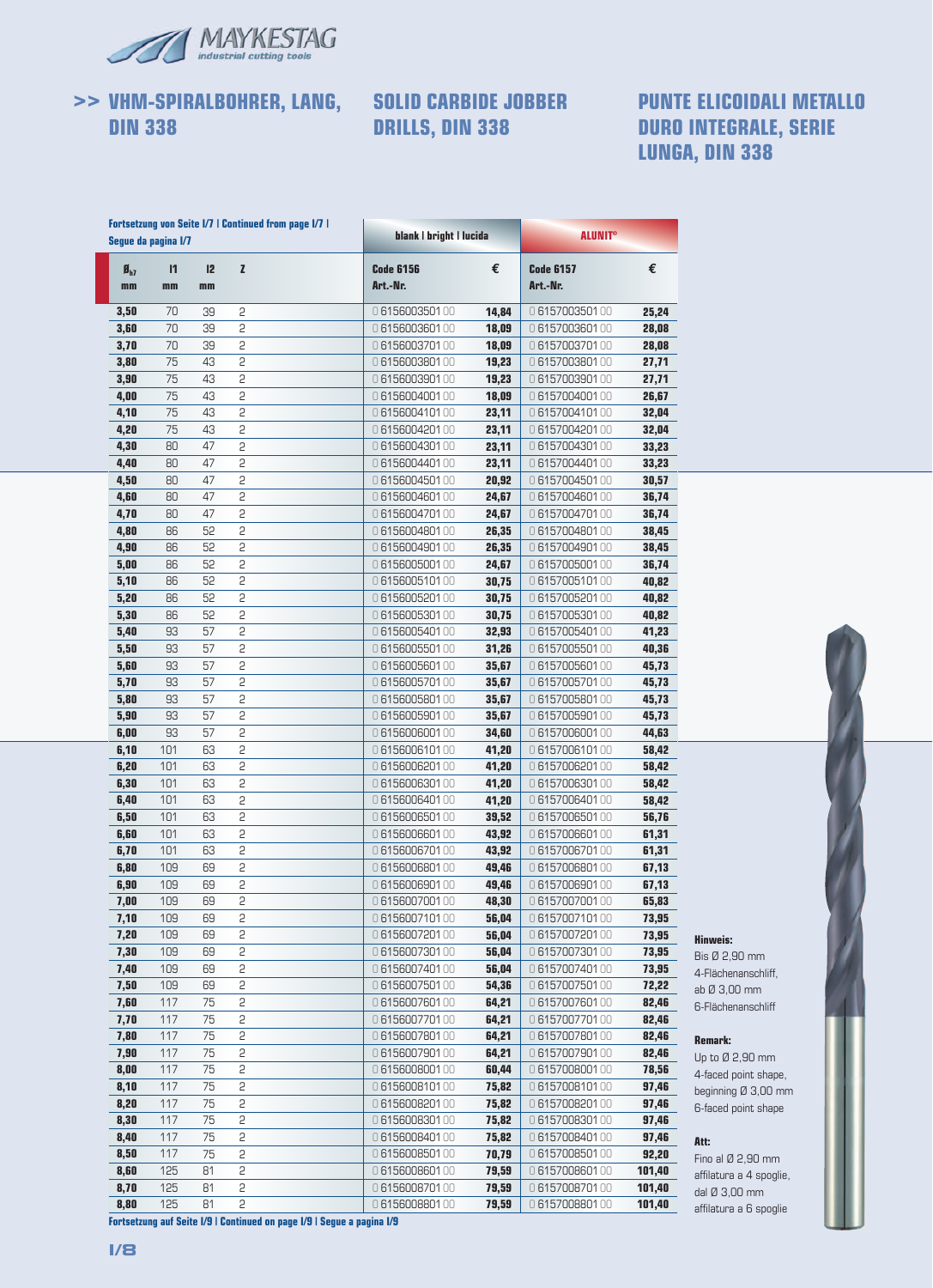

# **>> VHM-SPIRALBOHRER, LANG, DIN 338**

# **SOLID CARBIDE JOBBER DRILLS, DIN 338**

# **PUNTE ELICOIDALI METALLO DURO INTEGRALE, SERIE LUNGA, DIN 338**

| Seque da pagina I/8     |                    |          |              | <b>Fortsetzung von Seite I/8   Continued from page I/8  </b> | blank   bright   lucida      |        | <b>ALUNIT<sup>®</sup></b>    |        |                         |
|-------------------------|--------------------|----------|--------------|--------------------------------------------------------------|------------------------------|--------|------------------------------|--------|-------------------------|
| $\mathbf{B}_{h7}$<br>mm | $\mathbf{I}$<br>mm | 12<br>mm | $\mathbf{z}$ |                                                              | <b>Code 6156</b><br>Art.-Nr. | €      | <b>Code 6157</b><br>Art.-Nr. | €      |                         |
| 8,90                    | 125                | 81       | 2            |                                                              | 0615600890100                | 79,59  | 0615700890100                | 101,40 |                         |
| 9,00                    | 125                | 81       | 2            |                                                              | 0615600900100                | 75,82  | 0615700900100                | 97,46  |                         |
| 9,10                    | 125                | 81       | 2            |                                                              | 0615600910100                | 87,32  | 0615700910100                | 109,50 |                         |
| 9,20                    | 125                | 81       | 2            |                                                              | 0615600920100                | 87,32  | 0615700920100                | 109,50 |                         |
| 9,30                    | 125                | 81       | 5            |                                                              | 0615600930100                | 87,32  | 0615700930100                | 109,50 |                         |
| 9,40                    | 125                | 81       | 2            |                                                              | 0615600940100                | 87,32  | 0615700940100                | 109,50 |                         |
| 9,50                    | 125                | 81       | 2            |                                                              | 0615600950100                | 85,65  | 0615700950100                | 107,80 |                         |
| 9,60                    | 133                | 87       | 2            |                                                              | 0615600960100                | 98,81  | 0615700960100                | 121,50 |                         |
| 9,70                    | 133                | 87       | 2            |                                                              | 0615600970100                | 98,81  | 0615700970100                | 121,50 |                         |
| 9,80                    | 133                | 87       | 2            |                                                              | 0615600980100                | 98,81  | 0615700980100                | 121,50 |                         |
| 9,90                    | 133                | 87       | 2            |                                                              | 0615600990100                | 98,81  | 0615700990100                | 121,50 | <b>Hinweis:</b>         |
| 10,00                   | 133                | 87       | 2            |                                                              | 0615601000100                | 92,24  | 0615701000100                | 114,60 | Bis Ø 2,90 mm           |
| 10,20                   | 133                | 87       | 2            |                                                              | 0615601020100                | 95,58  | 0615701020100                | 120,90 | 4-Flächenanschliff,     |
| 10,50                   | 133                | 87       | 2            |                                                              | 0615601050100                | 103,80 | 0615701050100                | 129,60 | ab Ø 3,00 mm            |
| 10,80                   | 142                | 94       | 2            |                                                              | 0615601080100                | 110,40 | 0615701080100                | 143,30 | 6-Flächenanschliff      |
| 11,00                   | 142                | 94       | 2            |                                                              | 0615601100100                | 107,70 | 0615701100100                | 140,50 | <b>Remark:</b>          |
| 11,50                   | 142                | 94       | 2            |                                                              | 0615601150100                | 115,40 | 0615701150100                | 148,50 | Up to Ø 2,90 mm         |
| 12,00                   | 151                | 101      | 2            |                                                              | 0615601200100                | 131,80 | 0615701200100                | 165,60 | 4-faced point shape,    |
| 12,50                   | 151                | 101      | 2            |                                                              | 0615601250100                | 148,30 | 0615701250100                | 186,20 | beginning Ø 3,00 mm     |
| 13,00                   | 151                | 101      | 2            |                                                              | 0615601300100                | 164,70 | 0615701300100                | 203,40 | 6-faced point shape     |
| 13,50                   | 160                | 108      | 2            |                                                              | 0615601350100                | 197,70 | 0615701350100                | 237,70 |                         |
| 14,00                   | 160                | 108      | 2            |                                                              | 0615601400100                | 208,70 | 0615701400100                | 249,10 | Att:                    |
| 14,50                   | 169                | 114      | 2            |                                                              | 0615601450100                | 234,00 | 0615701450100                | 275,00 | Fino al Ø 2,90 mm       |
| 15,00                   | 169                | 114      | 2            |                                                              | 0615601500100                | 248,70 | 0615701500100                | 300,70 | affilatura a 4 spoglie, |
| 15,50                   | 178                | 120      | 2            |                                                              | 0615601550100                | 270,20 | 0615701550100                | 323,10 | dal Ø 3,00 mm           |
| 16,00                   | 178                | 120      | 2            |                                                              | 0615601600100                | 280,10 | 0615701600100                | 333,40 | affilatura a 6 spoglie  |

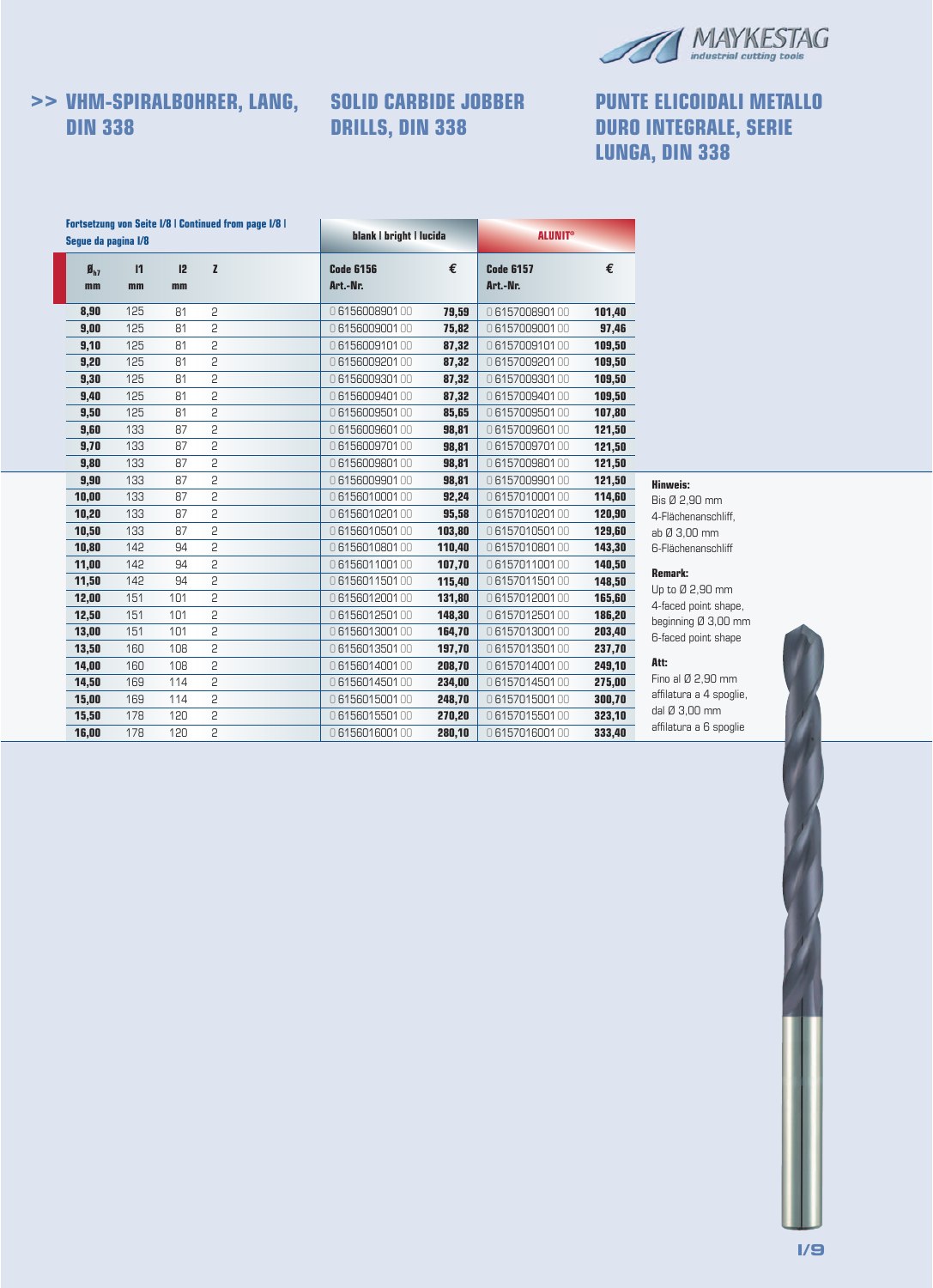

## **>> VHM-SPIRALBOHRER MIT 3 SCHNEIDEN, KURZ, DIN 6539**

#### **Einsatzbereich:**

Besonders geeignet zum Bohren von Grauguss, kurzspanenden Metallen bis 1.300 N/mm2 Festigkeit sowie Aluminium-Legierungen.

### **SOLID CARBIDE STUB DRILLS WITH 3 FLUTES, DIN 6539**

#### **Range of application:**

Especially suitable for drilling cast iron, short chipping metals up to 1.300 N/mm2 tensile strength as well as aluminium-alloys.

### **PUNTE ELICOIDALI METALLO DURO INTEGRALE, 3 ELICHE, SERIE CORTA, DIN 6539**

#### **Impiego:**

Particolarmente adatte per foratura di ghisa grigia, materiali a truciolo corto fino a 1.300 N/mm<sup>2</sup>, leghe di alluminio.



**Fortsetzung auf Seite I/11 | Continued on page I/11 | Segue a pagina I/11**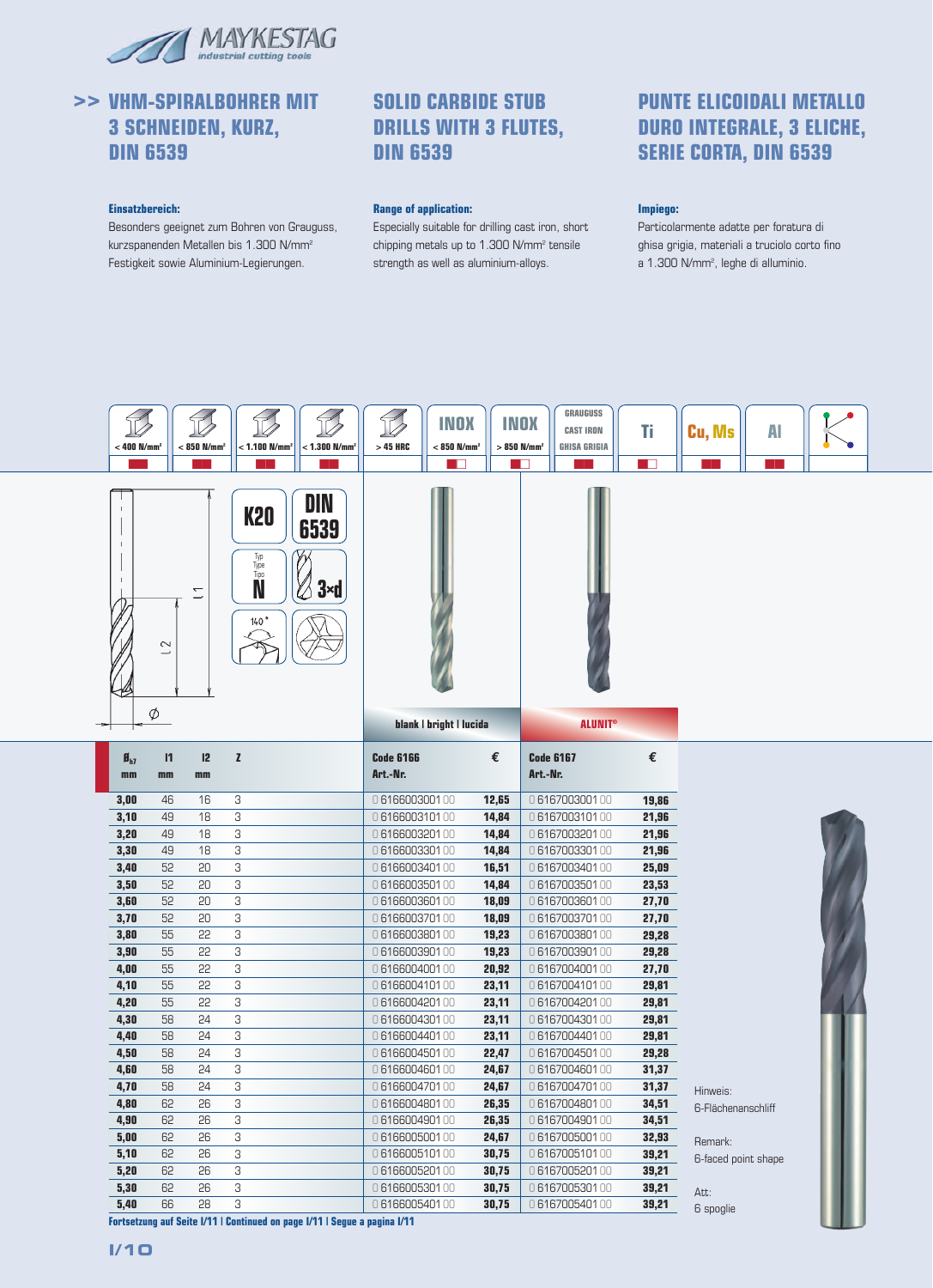

# **>> VHM-SPIRALBOHRER MIT 3 SCHNEIDEN, KURZ, DIN 6539**

### **SOLID CARBIDE STUB DRILLS WITH 3 FLUTES, DIN 6539**

# **PUNTE ELICOIDALI METALLO DURO INTEGRALE, 3 ELICHE, SERIE CORTA, DIN 6539**

|                         | Segue da pagina I/10 |          | <b>Fortsetzung von Seite I/10   Continued from page I/10  </b> | blank   bright   lucida        |                | <b>ALUNIT®</b>                 |                |                     |
|-------------------------|----------------------|----------|----------------------------------------------------------------|--------------------------------|----------------|--------------------------------|----------------|---------------------|
| $\mathbf{B}_{h7}$<br>mm | $\mathsf{I}$<br>mm   | 12<br>mm | z                                                              | <b>Code 6166</b><br>Art.-Nr.   | €              | <b>Code 6167</b><br>Art.-Nr.   | €              |                     |
| 5,50                    | 66                   | 28       | 3                                                              | 0616600550100                  | 29,08          | 0616700550100                  | 37,65          |                     |
| 5,60                    | 66                   | 28       | 3                                                              | 0616600560100                  | 36,28          | 0616700560100                  | 43,92          |                     |
| 5,70                    | 66                   | 28       | 3                                                              | 0616600570100                  | 36,28          | 0616700570100                  | 43,92          |                     |
| 5,80                    | 66                   | 28       | 3                                                              | 0616600580100                  | 36,28          | 0616700580100                  | 43,92          |                     |
| 5,90                    | 66                   | 28       | 3                                                              | 0616600590100                  | 36,28          | 0616700590100                  | 43,92          |                     |
| 6,00                    | 66                   | 28       | 3                                                              | 0616600600100                  | 32,42          | 0616700600100                  | 40,78          |                     |
| 6,10                    | 70                   | 31       | 3                                                              | 0616600610100                  | 38,48          | 0616700610100                  | 49,67          |                     |
| 6,20                    | 70                   | 31       | 3                                                              | 0616600620100                  | 38,48          | 0616700620100                  | 49,67          |                     |
| 6,30                    | 70                   | 31       | 3<br>3                                                         | 0616600630100                  | 38,48          | 0616700630100                  | 49,67          |                     |
| 6,40                    | 70<br>70             | 31<br>31 | 3                                                              | 0616600640100                  | 38,48          | 0616700640100                  | 49,67          |                     |
| 6,50<br>6,60            | 70                   | 31       | 3                                                              | 0616600650100<br>0616600660100 | 37,34<br>40,05 | 0616700650100<br>0616700660100 | 48,64<br>51,23 |                     |
| 6,70                    | 70                   | 31       | 3                                                              | 0616600670100                  | 40,05          | 0616700670100                  | 51,23          |                     |
| 6,80                    | 74                   | 34       | 3                                                              | 0616600680100                  | 45,59          | 0616700680100                  | 56,45          |                     |
| 6,90                    | 74                   | 34       | 3                                                              | 0616600690100                  | 45,59          | 0616700690100                  | 56,45          |                     |
| 7,00                    | 74                   | 34       | 3                                                              | 0616600700100                  | 45,07          | 0616700700100                  | 55,95          |                     |
| 7,10                    | 74                   | 34       | 3                                                              | 0616600710100                  | 48,30          | 0616700710100                  | 59,60          |                     |
| 7,20                    | 74                   | 34       | 3                                                              | 0616600720100                  | 48,30          | 0616700720100                  | 59,60          |                     |
| 7,30                    | 74                   | 34       | 3                                                              | 0616600730100                  | 48,30          | 0616700730100                  | 59,60          |                     |
| 7,40                    | 74                   | 34       | 3                                                              | 0616600740100                  | 48,30          | 0616700740100                  | 59,60          |                     |
| 7,50                    | 74                   | 34       | 3                                                              | 0616600750100                  | 47,28          | 0616700750100                  | 58,04          |                     |
| 7,60                    | 79                   | 37       | 3                                                              | 0616600760100                  | 56,04          | 0616700760100                  | 67,44          |                     |
| 7,70                    | 79                   | 37       | 3                                                              | 0616600770100                  | 56,04          | 0616700770100                  | 67,44          |                     |
| 7,80                    | 79                   | 37       | 3                                                              | 0616600780100                  | 56,04          | 0616700780100                  | 67,44          |                     |
| 7,90                    | 79                   | 37       | 3                                                              | 0616600790100                  | 56,04          | 0616700790100                  | 67,44          |                     |
| 8,00                    | 79<br>79             | 37       | 3<br>3                                                         | 0616600800100                  | 52,18          | 0616700800100                  | 63,80          |                     |
| 8,10<br>8,20            | 79                   | 37<br>37 | 3                                                              | 0616600810100<br>0616600820100 | 63,16<br>63,16 | 0616700810100<br>0616700820100 | 75,82<br>75,82 |                     |
| 8,30                    | 79                   | 37       | 3                                                              | 0616600830100                  | 63,16          | 0616700830100                  | 75,82          |                     |
| 8,40                    | 79                   | 37       | 3                                                              | 0616600840100                  | 63,16          | 0616700840100                  | 75,82          |                     |
| 8,50                    | 79                   | 37       | 3                                                              | 0616600850100                  | 58,25          | 0616700850100                  | 71,10          |                     |
| 8,60                    | 84                   | 40       | З                                                              | 0616600860100                  | 68,60          | 0616700860100                  | 81,04          |                     |
| 8,70                    | 84                   | 40       | 3                                                              | 0616600870100                  | 68,60          | 0616700870100                  | 81,04          |                     |
| 8,80                    | 84                   | 40       | 3                                                              | 0616600880100                  | 68,60          | 0616700880100                  | 81,04          |                     |
| 8,90                    | 84                   | 40       | 3                                                              | 0616600890100                  | 68,60          | 0616700890100                  | 81,04          |                     |
| 9,00                    | 84                   | 40       | 3                                                              | 0616600900100                  | 63,16          | 0616700900100                  | 75,82          |                     |
| 9,10                    | 84                   | 40       | З                                                              | 0616600910100                  | 72,47          | 0616700910100                  | 84,72          |                     |
| 9,20                    | 84                   | 40       | 3                                                              | 0616600920100                  | 72,47          | 0616700920100                  | 84,72          |                     |
| 9,30                    | 84                   | 40       | З                                                              | 0616600930100                  | 72,47          | 0616700930100                  | 84,72          |                     |
| 9,40                    | 84                   | 40       | З                                                              | 0616600940100                  | 72,47          | 0616700940100                  | 84,72          |                     |
| 9,50                    | 84                   | 40       | 3                                                              | 0616600950100                  | 71,42          | 0616700950100                  | 83,66          |                     |
| 9,60                    | 89                   | 43       | 3                                                              | 0616600960100<br>0616600970100 | 82,41          | 0616700960100                  | 94,12          |                     |
| 9,70<br>9,80            | 89<br>89             | 43<br>43 | З<br>3                                                         | 0616600980100                  | 82,41<br>82,41 | 0616700970100<br>0616700980100 | 94,12<br>94,12 |                     |
| 9,90                    | 89                   | 43       | З                                                              | 0616600990100                  | 82,41          | 0616700990100                  | 94,12          |                     |
| 10,00                   | 89                   | 43       | З                                                              | 0616601000100                  | 76,86          | 0616701000100                  | 88,89          |                     |
| 10,20                   | 89                   | 43       | 3                                                              | 0616601020100                  | 87,85          | 0616701020100                  | 101,50         |                     |
| 10,50                   | 89                   | 43       | З                                                              | 0616601050100                  | 87,85          | 0616701050100                  | 101,50         | Hinweis:            |
| 10,80                   | 95                   | 47       | З                                                              | 0616601080100                  | 93,39          | 0616701080100                  | 106,70         | 6-Flächenanschliff  |
| 11,00                   | 95                   | 47       | 3                                                              | 0616601100100                  | 90,56          | 0616701100100                  | 104,10         | Remark:             |
| 11,50                   | 95                   | 47       | З                                                              | 0616601150100                  | 96,11          | 0616701150100                  | 109,30         | 6-faced point shape |
| 12,00                   | 102                  | 51       | З                                                              | 0616601200100                  | 109,80         | 0616701200100                  | 125,00         |                     |
| 12,50                   | 102                  | 51       | З                                                              | 0616601250100                  | 123,50         | 0616701250100                  | 140,20         | Att:                |
| 13,00                   | 102                  | 51       | З                                                              | 0616601300100                  | 137,40         | 0616701300100                  | 153,20         | 6 spoglie           |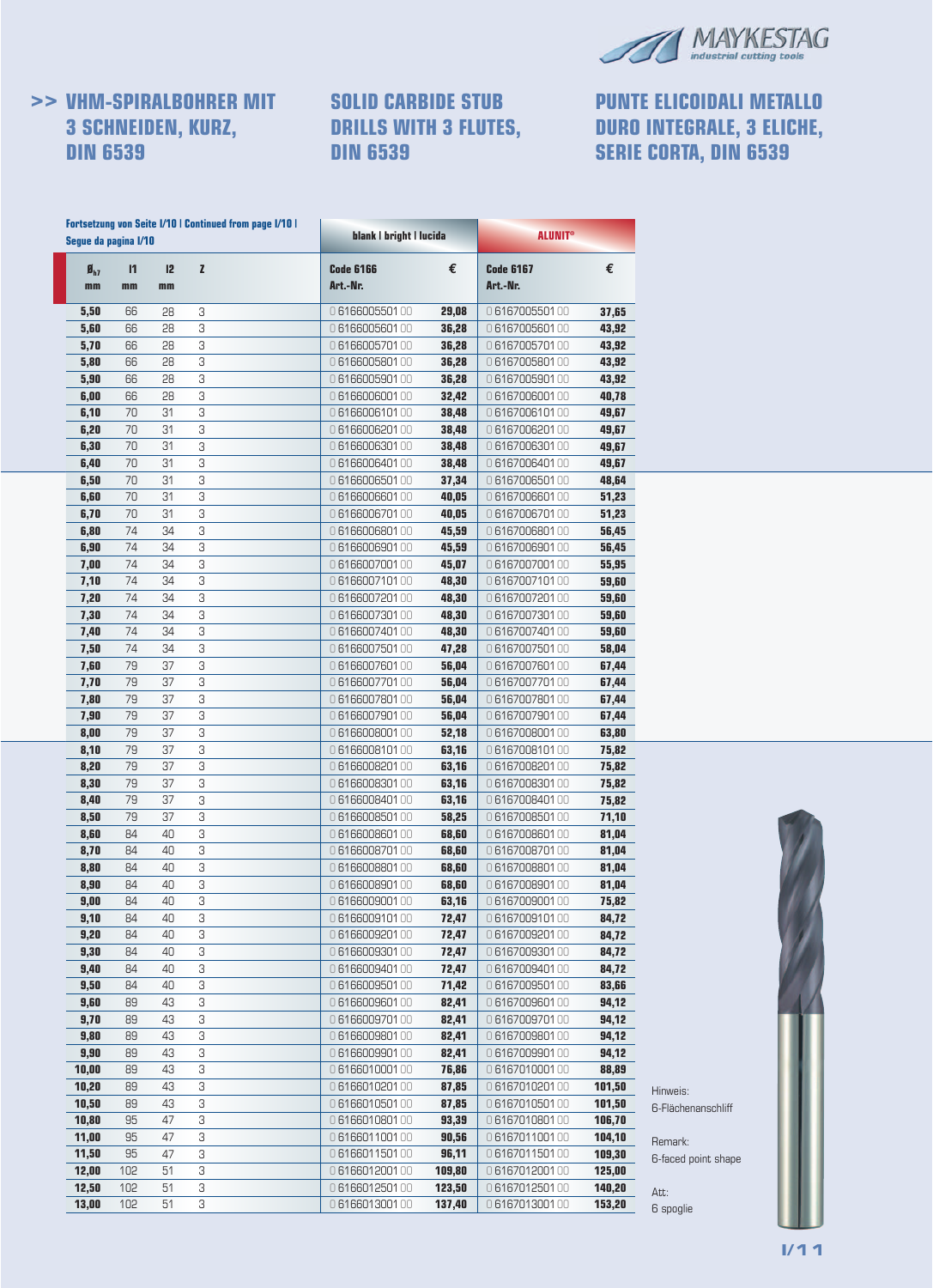

# **>> VHM-SPIRALBOHRER MIT VERSTÄRKTEM SCHAFT NACH DIN 6535-HA, KURZ**

#### **Einsatzbereich:**

Besonders geeignet zum Bohren von hochfesten Stählen, Cr-Ni-Stählen, Hartguss, Grauguss, Stahlguss, Mn-Hartstahl, Bronze, Aluminium mit hohem Siliziumanteil und anderen schwer zerspanbaren Werkstoffen.

### **SOLID CARBIDE STUB DRILLS WITH REINFORCED SHANK ACCORDING TO DIN 6535-HA**

#### **Range of application:**

Especially suitable for drilling heat resistant steels, Cr-Ni steels, high carbon steel castings, grey cast iron, cast steels, manganese steels, bronze, aluminium with high percentage silicium and other difficult-to-machine materials.

## **PUNTE ELICOIDALI METALLO DURO INTEGRALE, CODOLO RINFORZATO, DIN 6535-HA, SERIE CORTA**

#### **Impiego:**

Particolarmente adatte per foratura di acciai tenaci, acciai al Ni-Cr, ghisa conchigliata, ghisa grigia, acciaio fuso, acciai al manganese, bronzo, alluminio con elevato tenore di silicio, altri acciai di difficile lavorabilità.

| $< 400$ N/mm <sup>2</sup><br><b>The Company</b>                                                                                                                                                                                       |                 | $< 850$ N/mm <sup>2</sup> | $<$ 1.100 N/mm <sup>2</sup> |                         | $<$ 1.300 N/mm <sup>2</sup>                                               | $>45$ HRC                        | INOX<br>$< 850$ N/mm <sup>2</sup><br>a ka |                | INOX<br>$> 850$ N/mm <sup>2</sup><br>- 11 | <b>GRAUGUSS</b><br><b>CAST IRON</b><br><b>GHISA GRIGIA</b> | Ti<br>a T      | Cu, Ms | AI<br>T |  |
|---------------------------------------------------------------------------------------------------------------------------------------------------------------------------------------------------------------------------------------|-----------------|---------------------------|-----------------------------|-------------------------|---------------------------------------------------------------------------|----------------------------------|-------------------------------------------|----------------|-------------------------------------------|------------------------------------------------------------|----------------|--------|---------|--|
| d2<br>DIN<br><b>K20</b><br><b>6537K</b><br>$\mathbf{I}$<br>Typ<br>DIN<br>Type<br>Tipo<br>N<br>6535-HA<br>$\overline{\phantom{0}}$<br>Sonderanschliff<br>Special point shape<br>Affilatura speciale<br>$\sim$<br>S<br>140<br>3×d<br>d1 |                 |                           |                             | blank   bright   lucida |                                                                           |                                  |                                           |                |                                           |                                                            |                |        |         |  |
|                                                                                                                                                                                                                                       |                 |                           |                             |                         |                                                                           |                                  |                                           |                |                                           | <b>ALUNIT®</b>                                             |                |        |         |  |
| $d1_{h7}$<br>mm                                                                                                                                                                                                                       | $d2_{h6}$<br>mm | $\mathsf{I}$<br>mm        | 12<br>mm                    | $\mathbf{z}$            |                                                                           | <b>Code 6285</b><br>Art.-Nr.     |                                           | €              | <b>Code 6287</b><br>Art.-Nr.              |                                                            | €              |        |         |  |
| 3,00                                                                                                                                                                                                                                  | 6,00            | 62                        | 20                          | 2                       |                                                                           | 0 628500300100                   |                                           | 45,73          |                                           | 0 628700300100                                             | 50,80          |        |         |  |
| 3,10                                                                                                                                                                                                                                  | 6,00            | 62                        | 20                          | 5                       |                                                                           | 0628500310100                    |                                           | 45,73          |                                           | 0628700310100                                              | 50,80          |        |         |  |
| 3,20                                                                                                                                                                                                                                  | 6,00            | 62                        | 20                          | 2                       |                                                                           | 0 628500320100                   |                                           | 45,73          |                                           | 0 628700320100                                             | 50,80          |        |         |  |
| 3,30                                                                                                                                                                                                                                  | 6,00            | 62                        | 20                          | 2                       |                                                                           | 0 6285003301 00                  |                                           | 45,73          |                                           | 0 628700330100                                             | 50,80          |        |         |  |
| 3,40                                                                                                                                                                                                                                  | 6,00            | 62                        | 20                          | 2                       |                                                                           | 0628500340100                    |                                           | 45,73          |                                           | 0 6287003401 00                                            | 50,80          |        |         |  |
| 3,50                                                                                                                                                                                                                                  | 6,00            | 62                        | 20                          | 2                       |                                                                           | 0 628500350100                   |                                           | 45,73          |                                           | 0 628700350100                                             | 50,80          |        |         |  |
| 3,60                                                                                                                                                                                                                                  | 6,00            | 62                        | 20                          | 2                       |                                                                           | 0 628500360100                   |                                           | 45,73          |                                           | 0 628700360100                                             | 50,80          |        |         |  |
| 3,70                                                                                                                                                                                                                                  | 6,00            | 62                        | 20                          | 2                       |                                                                           | 0 6285003701 00                  |                                           | 45,73          |                                           | 0 628700370100                                             | 50,80          |        |         |  |
| 3,80                                                                                                                                                                                                                                  | 6,00            | 66                        | 24<br>24                    | 2                       |                                                                           | 0 628500380100                   |                                           | 45,73          |                                           | 0628700380100                                              | 50,80          |        |         |  |
| 3,90                                                                                                                                                                                                                                  | 6,00            | 66<br>66                  | 24                          | 2<br>5                  |                                                                           | 0 6285003901 00<br>0628500400100 |                                           | 45,73<br>45,73 |                                           | 0 628700390100<br>0628700400100                            | 50,80          |        |         |  |
| 4,00                                                                                                                                                                                                                                  | 6,00<br>6,00    | 66                        | 24                          | 2                       |                                                                           | 0628500410100                    |                                           | 45,73          |                                           | 0628700410100                                              | 50,80<br>50,80 |        |         |  |
| 4,10<br>4,20                                                                                                                                                                                                                          | 6,00            | 66                        | 24                          | 5                       |                                                                           | 0 6285004201 00                  |                                           | 45,73          |                                           | 0 6287004201 00                                            | 50,80          |        |         |  |
| 4,30                                                                                                                                                                                                                                  | 6,00            | 66                        | 24                          | 5                       |                                                                           | 0628500430100                    |                                           | 45,73          |                                           | 0628700430100                                              | 50,80          |        |         |  |
| 4,40                                                                                                                                                                                                                                  | 6,00            | 66                        | 24                          | 2                       |                                                                           | 0628500440100                    |                                           | 45,73          |                                           | 0628700440100                                              | 50,80          |        |         |  |
| 4,50                                                                                                                                                                                                                                  | 6,00            | 66                        | 24                          | 5                       |                                                                           | 0 6285004501 00                  |                                           | 45,73          |                                           | 0628700450100                                              | 50,80          |        |         |  |
| 4,60                                                                                                                                                                                                                                  | 6,00            | 66                        | 24                          | 2                       |                                                                           | 0 6285004601 00                  |                                           | 45,73          |                                           | 0628700460100                                              | 50,80          |        |         |  |
| 4,70                                                                                                                                                                                                                                  | 6,00            | 66                        | 28                          | 2                       |                                                                           | 0 6285004701 00                  |                                           | 45,73          |                                           | 0628700470100                                              | 50,80          |        |         |  |
| 4,80                                                                                                                                                                                                                                  | 6,00            | 66                        | 28                          | 5                       |                                                                           | 0628500480100                    |                                           | 45,73          |                                           | 0 6287004801 00                                            | 50,80          |        |         |  |
| 4,90                                                                                                                                                                                                                                  | 6,00            | 66                        | 28                          | 2                       |                                                                           | 0 6285004901 00                  |                                           | 45,73          |                                           | 0 6287004901 00                                            | 50,80          |        |         |  |
| 5,00                                                                                                                                                                                                                                  | 6,00            | 66                        | 28                          | 2                       |                                                                           | 0 628500500100                   |                                           | 45,73          |                                           | 0 628700500100                                             | 50,80          |        |         |  |
| 5,10                                                                                                                                                                                                                                  | 6,00            | 66                        | 28                          | 2                       |                                                                           | 0628500510100                    |                                           | 45,73          |                                           | 0628700510100                                              | 50,80          |        |         |  |
| 5,20                                                                                                                                                                                                                                  | 6,00            | 66                        | 28                          | 2                       |                                                                           | 0 628500520100                   |                                           | 45,73          |                                           | 0 628700520100                                             | 50,80          |        |         |  |
| 5,30                                                                                                                                                                                                                                  | 6,00            | 66                        | 28                          | 2                       |                                                                           | 0 628500530100                   |                                           | 45,73          |                                           | 0628700530100                                              | 50,80          |        |         |  |
| 5,40                                                                                                                                                                                                                                  | 6,00            | 66                        | 28                          | 5                       |                                                                           | 0 628500540100                   |                                           | 45,73          |                                           | 0628700540100                                              | 50,80          |        |         |  |
|                                                                                                                                                                                                                                       |                 |                           |                             |                         | Fortsetzung auf Seite I/13   Continued on page I/13   Segue a pagina I/13 |                                  |                                           |                |                                           |                                                            |                |        |         |  |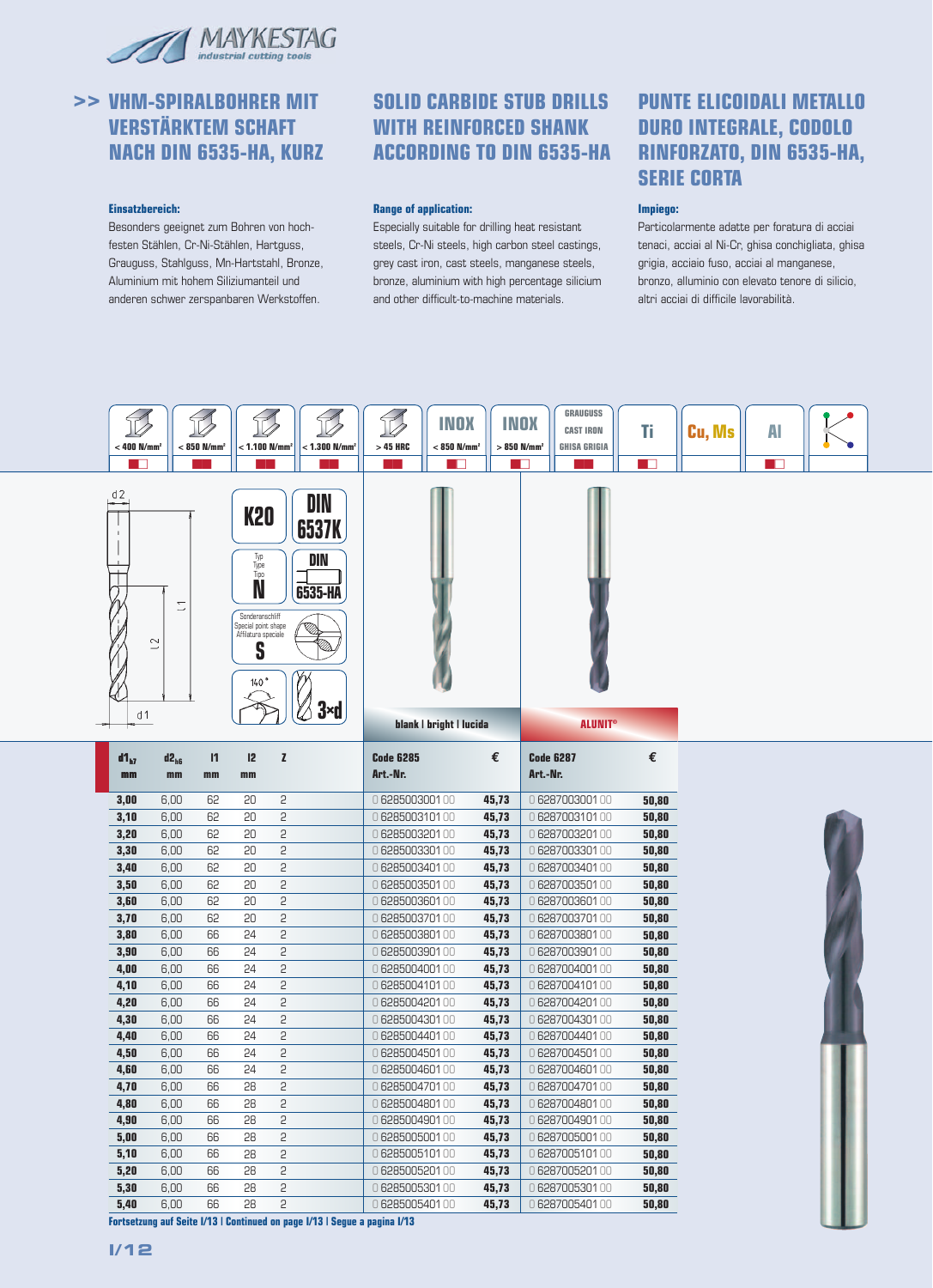

### **>> VHM-SPIRALBOHRER MIT VERSTÄRKTEM SCHAFT NACH DIN 6535-HA, KURZ**

# **SOLID CARBIDE STUB DRILLS WITH REINFORCED SHANK ACCORDING TO DIN 6535-HA**

**PUNTE ELICOIDALI METALLO DURO INTEGRALE, CODOLO RINFORZATO, DIN 6535-HA, SERIE CORTA**

|                 | Segue da pagina I/12 |                    |          |              | blank   bright   lucida      |        | <b>ALUNIT®</b>               |        |  |
|-----------------|----------------------|--------------------|----------|--------------|------------------------------|--------|------------------------------|--------|--|
| $d1_{h7}$<br>mm | $d2_{h6}$<br>mm      | $\mathbf{I}$<br>mm | 12<br>mm | $\mathbf{z}$ | <b>Code 6285</b><br>Art.-Nr. | €      | <b>Code 6287</b><br>Art.-Nr. | €      |  |
| 5,50            | 6,00                 | 66                 | 28       | 5            | 0 6285005501 00              | 45,73  | 0 628700550100               | 50,80  |  |
| 5,60            | 6,00                 | 66                 | 28       | 5            | 0 628500560100               | 45,73  | 0 628700560100               | 50,80  |  |
| 5,70            | 6,00                 | 66                 | 28       | 5            | 0 6285005701 00              | 45,73  | 0 628700570100               | 50,80  |  |
| 5,80            | 6,00                 | 66                 | 28       | 2            | 0 6285005801 00              | 45,73  | 0 628700580100               | 50,80  |  |
| 5,90            | 6,00                 | 66                 | 28       | 2            | 0 6285005901 00              | 45,73  | 0 628700590100               | 50,80  |  |
| 6,00            | 6,00                 | 66                 | 28       | 2            | 0 6285006001 00              | 45,73  | 0 628700600100               | 50,80  |  |
| 6,10            | 8,00                 | 79                 | 34       | 2            | 0 628500610100               | 50,80  | 0628700610100                | 55,88  |  |
| 6,20            | 8,00                 | 79                 | 34       | 2            | 0 6285006201 00              | 50,80  | 0 628700620100               | 55,88  |  |
| 6,30            | 8,00                 | 79                 | 34       | 2            | 0 6285006301 00              | 50,80  | 0 628700630100               | 55,88  |  |
| 6,40            | 8,00                 | 79                 | 34       | 2            | 0 6285006401 00              | 50,80  | 0 628700640100               | 55,88  |  |
| 6,50            | 8,00                 | 79                 | 34       | 2            | 0 6285006501 00              | 50,80  | 0 628700650100               | 55,88  |  |
| 6,60            | 8,00                 | 79                 | 34       | 2            | 0 6285006601 00              | 50,80  | 0 628700660100               | 55,88  |  |
| 6,70            | 8,00                 | 79                 | 34       | 2            | 0 6285006701 00              | 50,80  | 0 6287006701 00              | 55,88  |  |
| 6,80            | 8,00                 | 79                 | 34       | 5            | 0 628500680100               | 50,80  | 0 6287006801 00              | 55,88  |  |
| 6,90            | 8,00                 | 79                 | 34       | 5            | 0 6285006901 00              | 50,80  | 0 6287006901 00              | 55,88  |  |
| 7,00            | 8,00                 | 79                 | 34       | 2            | 0 6285007001 00              | 50,80  | 0 6287007001 00              | 55,88  |  |
| 7,10            | 8,00                 | 79                 | 41       | 2            | 0628500710100                | 50,80  | 0628700710100                | 55,88  |  |
| 7,20            | 8,00                 | 79                 | 41       | 2            | 0 628500720100               | 50,80  | 0 628700720100               | 55,88  |  |
| 7,30            | 8,00                 | 79                 | 41       | 2            | 0 628500730100               | 50,80  | 0628700730100                | 55,88  |  |
| 7,40            | 8,00                 | 79                 | 41       | 2            | 0628500740100                | 50,80  | 0628700740100                | 55,88  |  |
| 7,50            | 8,00                 | 79                 | 41       | 2            | 0 628500750100               | 50,80  | 0628700750100                | 55,88  |  |
| 7,60            | 8,00                 | 79                 | 41       | 2            | 0 628500760100               | 50,80  | 0 628700760100               | 55,88  |  |
| 7,70            | 8,00                 | 79                 | 41       | 2            | 0628500770100                | 50,80  | 0 628700770100               | 55,88  |  |
| 7,80            | 8,00                 | 79                 | 41       | 2            | 0 628500780100               | 50,80  | 0 628700780100               | 55,88  |  |
| 7,90            | 8,00                 | 79                 | 41       | 2            | 0 6285007901 00              | 50,80  | 0 6287007901 00              | 55,88  |  |
| 8,00            | 8,00                 | 79                 | 41       | 2            | 0628500800100                | 50,80  | 0 628700800100               | 55,88  |  |
| 8,10            | 10,00                | 89                 | 47       | 5            | 0628500810100                | 55,88  | 0 628700810100               | 60,96  |  |
| 8,20            | 10,00                | 89                 | 47       | 5            | 0 628500820100               | 55,88  | 0 6287008201 00              | 60,96  |  |
| 8,30            | 10,00                | 89                 | 47       | 2            | 0628500830100                | 55,88  | 0628700830100                | 60,96  |  |
| 8,40            | 10,00                | 89                 | 47       | 2            | 0 6285008401 00              | 55,88  | 0 628700840100               | 60,96  |  |
| 8,50            | 10,00                | 89                 | 47       | 2            | 0 628500850100               | 55,88  | 0 628700850100               | 60,96  |  |
| 8,60            | 10,00                | 89                 | 47       | 2            | 0 628500860100               | 55,88  | 0 628700860100               | 60,96  |  |
| 8,70            | 10,00                | 89                 | 47       | 5            | 0 628500870100               | 55,88  | 0 6287008701 00              | 60,96  |  |
| 8,80            | 10,00                | 89                 | 47       | 5            | 0628500880100                | 55,88  | 0 628700880100               | 60,96  |  |
| 8,90            | 10,00                | 89                 | 47       | 2            | 0 6285008901 00              | 55,88  | 0 6287008901 00              | 60,96  |  |
| 9,00            | 10,00                | 89                 | 47       | 2            | 0 6285009001 00              | 55,88  | 0 6287009001 00              | 60,96  |  |
| 9,10            | 10,00                | 89                 | 47       | 2            | 0 6285009101 00              | 55,88  | 0 628700910100               | 60,96  |  |
| 9,20            | 10,00                | 89                 | 47       | 2            | 0 6285009201 00              | 55,88  | 0 628700920100               | 60,96  |  |
| 9,30            | 10,00                | 89                 | 47       | 2            | 0 6285009301 00              | 55,88  | 0 6287009301 00              | 60,96  |  |
| 9,40            | 10,00                | 89                 | 47       | 2            | 0 6285009401 00              | 55,88  | 0 6287009401 00              | 60,96  |  |
| 9,50            | 10,00                | 89                 | 47       | 2            | 0 6285009501 00              | 55,88  | 0 6287009501 00              | 60,96  |  |
| 9,60            | 10,00                | 89                 | 47       | 2            | 0 6285009601 00              | 55,88  | 0 628700960100               | 60,96  |  |
| 9,70            | 10,00                | 89                 | 47       | 2            | 0 6285009701 00              | 55,88  | 0 6287009701 00              | 60,96  |  |
| 9,80            | 10,00                | 89                 | 47       | 2            | 0 6285009801 00              | 55,88  | 0 628700980100               | 60,96  |  |
| 9,90            | 10,00                | 89                 | 47       | 2            | 0 6285009901 00              | 55,88  | 0 6287009901 00              | 60,96  |  |
| 10,00           | 10,00                | 89                 | 47       | 2            | 0 6285010001 00              | 55,88  | 0 628701000100               | 60,96  |  |
| 10,20           | 12,00                | 102                | 55       | 2            | 0 6285010201 00              | 84,33  | 0 628701020100               | 91,44  |  |
| 10,50           | 12,00                | 102                | 55       | 2            | 0 628501050100               | 84,33  | 0 628701050100               | 91,44  |  |
| 10,80           | 12,00                | 102                | 55       | 2            | 0628501080100                | 84,33  | 0 628701080100               | 91,44  |  |
| 11,00           | 12,00                | 102                | 55       | 2            | 0 628501100100               | 84,33  | 0628701100100                | 91,44  |  |
| 11,50           | 12,00                | 102                | 55       | 2            | 0628501150100                | 84,33  | 0628701150100                | 91,44  |  |
| 12,00           | 12,00                | 102                | 55       | 2            | 0 628501200100               | 84,33  | 0 6287012001 00              | 91,44  |  |
| 12,50           | 14,00                | 107                | 60       | 2            | 0 628501250100               | 111,77 | 0 628701250100               | 121,93 |  |
| 13,00           | 14,00                | 107                | 60       | 5            | 0 628501300100               | 111,77 | 0 628701300100               | 121,93 |  |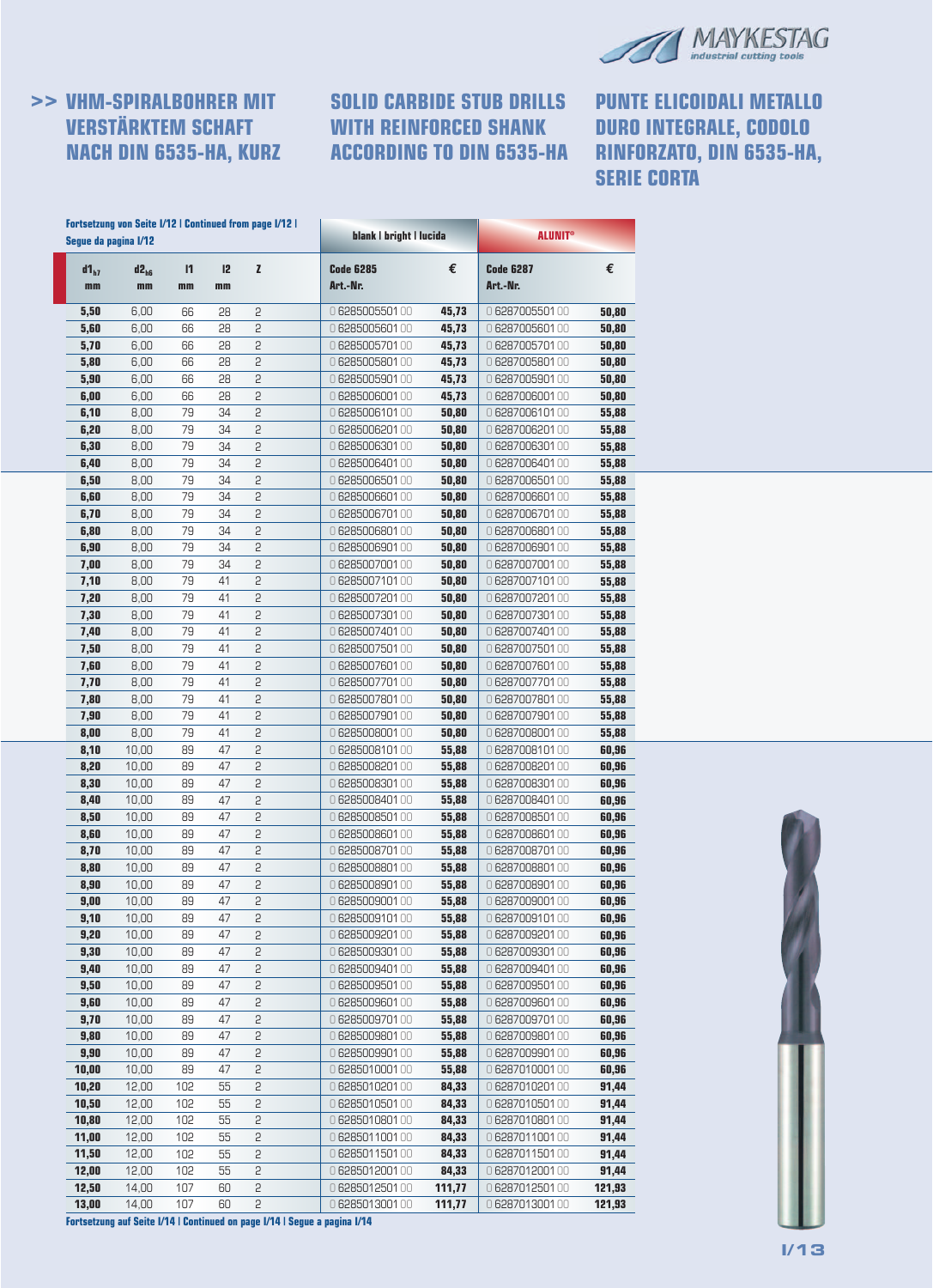

# **>> VHM-SPIRALBOHRER MIT VERSTÄRKTEM SCHAFT NACH DIN 6535-HA, KURZ**

# **SOLID CARBIDE STUB DRILLS WITH REINFORCED SHANK ACCORDING TO DIN 6535-HA**

**PUNTE ELICOIDALI METALLO DURO INTEGRALE, CODOLO RINFORZATO, DIN 6535-HA, SERIE CORTA**

| Seque da pagina I/13 | <b>Fortsetzung von Seite I/13   Continued from page I/13  </b> |                    |          |   | blank   bright   lucida      |        | <b>ALUNIT<sup>®</sup></b>    |        |  |
|----------------------|----------------------------------------------------------------|--------------------|----------|---|------------------------------|--------|------------------------------|--------|--|
| $d1_{h7}$<br>mm      | $d2_{\text{hs}}$<br>mm                                         | $\mathsf{I}$<br>mm | 12<br>mm | Z | <b>Code 6285</b><br>Art.-Nr. | €      | <b>Code 6287</b><br>Art.-Nr. | €      |  |
| 13,50                | 14,00                                                          | 107                | 60       | 2 | 0628501350100                | 111,77 | 0 628701350100               | 121,93 |  |
| 14,00                | 14.00                                                          | 107                | 60       | 5 | 0628501400100                | 111,77 | 0628701400100                | 121,93 |  |
| 14,50                | 16,00                                                          | 115                | 65       | 5 | 0628501450100                | 139,20 | 0 628701450100               | 152,41 |  |
| 15,00                | 16,00                                                          | 115                | 65       | 5 | 0628501500100                | 139,20 | 0628701500100                | 152,41 |  |
| 15,50                | 16,00                                                          | 115                | 65       | 5 | 0628501550100                | 139,20 | 0628701550100                | 152,41 |  |
| 16,00                | 16,00                                                          | 115                | 65       | 2 | 0628501600100                | 139,20 | 0 6287016001 00              | 152,41 |  |
| 16,50                | 18,00                                                          | 123                | 73       | 2 | 0628501650100                | 190,00 | 0628701650100                | 203,21 |  |
| 17,00                | 18,00                                                          | 123                | 73       | 2 | 0628501700100                | 190,00 | 0 6287017001 00              | 203,21 |  |
| 17,50                | 18,00                                                          | 123                | 73       | 2 | 0628501750100                | 190,00 | 0628701750100                | 203,21 |  |
| 18,00                | 18,00                                                          | 123                | 73       | 2 | 0628501800100                | 190,00 | 0 628701800100               | 203,21 |  |
| 18,50                | 20,00                                                          | 131                | 79       | 5 | 0628501850100                | 269,25 | 0628701850100                | 304,82 |  |
| 19,00                | 20,00                                                          | 131                | 79       | 2 | 0 628501900100               | 269,25 | 0628701900100                | 304,82 |  |
| 19,50                | 20,00                                                          | 131                | 79       | 2 | 0628501950100                | 269,25 | 0628701950100                | 350,54 |  |
| 20,00                | 20.00                                                          | 131                | 79       | 5 | 0 628502000100               | 269,25 | 0628702000100                | 304,82 |  |
|                      |                                                                |                    |          |   |                              |        |                              |        |  |

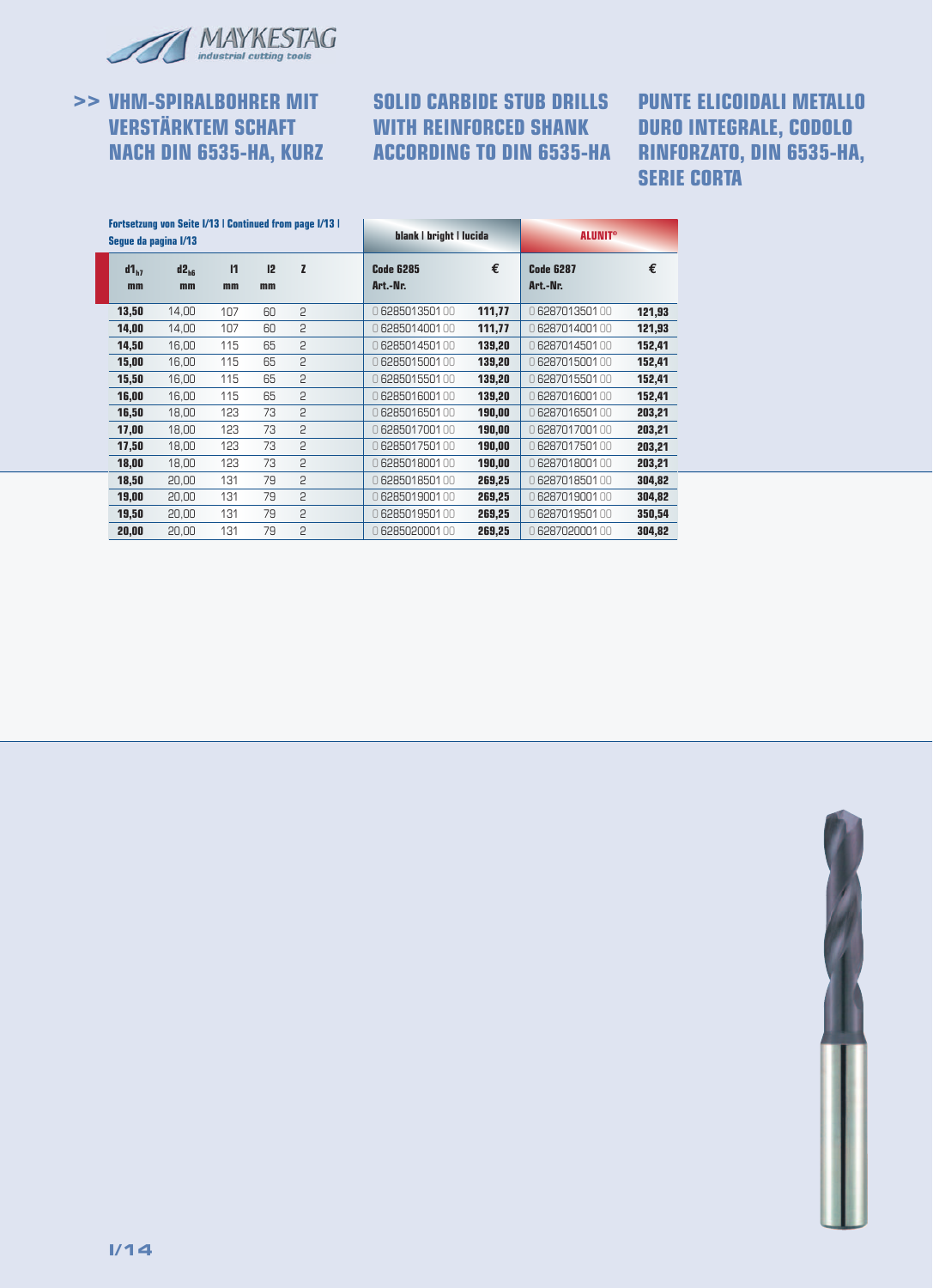

# **>> VHM-SPIRALBOHRER MIT VERSTÄRKTEM SCHAFT NACH DIN 6535-HA, LANG**

#### **Einsatzbereich:**

Besonders geeignet zum Bohren von hochfesten Stählen, Cr-Ni-Stählen, Hartguss, Grauguss, Stahlguss, Mn-Hartstahl, Bronze, Aluminium mit hohem Siliziumanteil und anderen schwer zerspanbaren Werkstoffen.

### **SOLID CARBIDE JOBBER DRILLS WITH REINFORCED SHANK ACCORDING TO DIN 6535-HA**

#### **Range of application:**

Especially suitable for drilling heat resistant steels, Cr-Ni steels, high carbon steel castings, grey cast iron, cast steels, manganese steels, bronze, aluminium with high percentage silicium and other difficult-to-machine materials.

### **PUNTE ELICOIDALI METALLO DURO INTEGRALE, CODOLO RINFORZATO, DIN 6535-HA, SERIE LUNGA**

#### **Impiego:**

Particolarmente adatte per foratura di acciai tenaci, acciai al Ni-Cr, ghisa conchigliata, ghisa grigia, acciaio fuso, acciai al manganese, bronzo, alluminio con elevato tenore di silicio, altri acciai di difficile lavorabilità.



**Fortsetzung auf Seite I/16 | Continued on page I/16 | Segue a pagina I/16**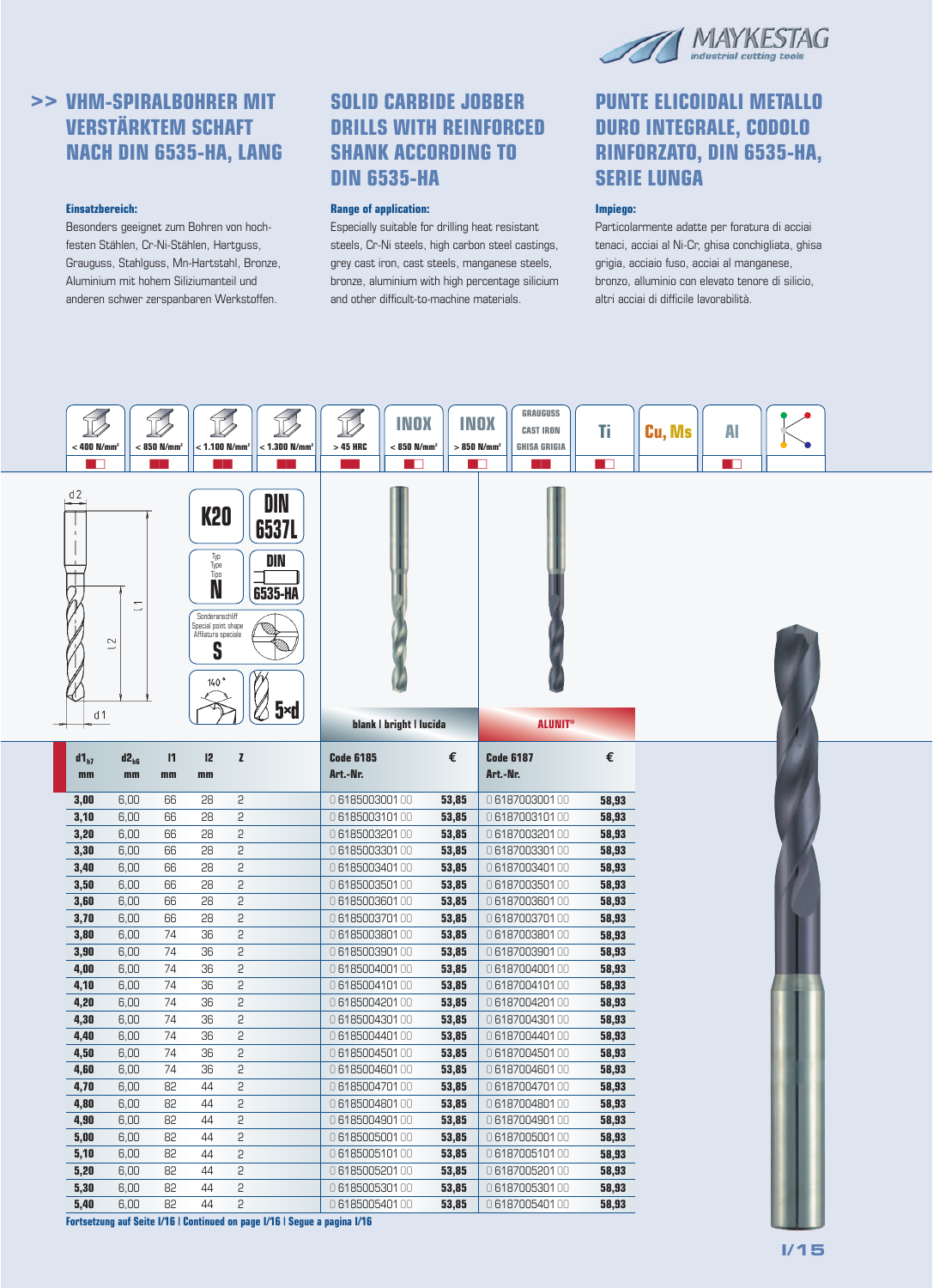

# **>> VHM-SPIRALBOHRER MIT VERSTÄRKTEM SCHAFT NACH DIN 6535-HA, LANG**

### **SOLID CARBIDE JOBBER DRILLS WITH REINFORCED SHANK ACCORDING TO DIN 6535-HA**

### **PUNTE ELICOIDALI METALLO DURO INTEGRALE, CODOLO RINFORZATO, DIN 6535-HA, SERIE LUNGA**

|                 |                 |                    |          |              | blank   bright   lucida      |        |                              |        |
|-----------------|-----------------|--------------------|----------|--------------|------------------------------|--------|------------------------------|--------|
| $d1_{h7}$<br>mm | $d2_{h6}$<br>mm | $\mathsf{I}$<br>mm | 12<br>mm | $\mathbf{z}$ | <b>Code 6185</b><br>Art.-Nr. | €      | <b>Code 6187</b><br>Art.-Nr. | €      |
| 5,50            | 6,00            | 82                 | 44       | 2            | 0618500550100                | 53,85  | 0618700550100                | 58,93  |
| 5,60            | 6,00            | 82                 | 44       | 2            | 0618500560100                | 53,85  | 0618700560100                | 58,93  |
| 5,70            | 6,00            | 82                 | 44       | 2            | 0618500570100                | 53,85  | 0618700570100                | 58,93  |
| 5,80            | 6,00            | 82                 | 44       | 2            | 0618500580100                | 53,85  | 0618700580100                | 58,93  |
| 5,90            | 6,00            | 82                 | 44       | 2            | 0618500590100                | 53,85  | 0618700590100                | 58,93  |
| 6,00            | 6,00            | 82                 | 44       | 2            | 0618500600100                | 53,85  | 0618700600100                | 58,93  |
| 6,10            | 8,00            | 91                 | 53       | 2            | 0618500610100                | 55,88  | 0 618700610100               | 60,96  |
| 6,20            | 8,00            | 91                 | 53       | 2            | 0618500620100                | 55,88  | 0618700620100                | 60,96  |
| 6,30            | 8,00            | 91                 | 53       | 2            | 0618500630100                | 55,88  | 0618700630100                | 60,96  |
| 6,40            | 8,00            | 91                 | 53       | 2            | 0618500640100                | 55,88  | 0618700640100                | 60,96  |
| 6,50            | 8,00            | 91                 | 53       | 2            | 0618500650100                | 55,88  | 0618700650100                | 60,96  |
| 6,60            | 8,00            | 91                 | 53       | 2            | 0618500660100                | 55,88  | 0618700660100                | 60,96  |
| 6,70            | 8,00            | 91                 | 53       | 2            | 0 6185006701 00              | 55,88  | 0 618700670100               | 60,96  |
| 6,80            | 8,00            | 91                 | 53       | 2            | 0618500680100                | 55,88  | 0618700680100                | 60,96  |
| 6,90            | 8,00            | 91                 | 53       | 2            | 0618500690100                | 55,88  | 0618700690100                | 60,96  |
| 7,00            | 8,00            | 91                 | 53       | 2            | 0618500700100                | 55,88  | 0618700700100                | 60,96  |
|                 |                 |                    |          | 2            | 0618500710100                |        |                              |        |
| 7,10            | 8,00            | 91                 | 53       |              |                              | 55,88  | 0618700710100                | 60,96  |
| 7,20            | 8,00            | 91                 | 53       | 2            | 0618500720100                | 55,88  | 0618700720100                | 60,96  |
| 7,30            | 8,00            | 91                 | 53       | 2            | 0618500730100                | 55,88  | 0618700730100                | 60,96  |
| 7,40            | 8,00            | 91                 | 53       | 2            | 0618500740100                | 55,88  | 0618700740100                | 60,96  |
| 7,50            | 8,00            | 91                 | 53       | 2            | 0618500750100                | 55,88  | 0618700750100                | 60,96  |
| 7,60            | 8,00            | 91                 | 53       | 2            | 0618500760100                | 55,88  | 0618700760100                | 60,96  |
| 7,70            | 8,00            | 91                 | 53       | 2            | 0618500770100                | 55,88  | 0618700770100                | 60,96  |
| 7,80            | 8,00            | 91                 | 53       | 2            | 0618500780100                | 55,88  | 0618700780100                | 60,96  |
| 7,90            | 8,00            | 91                 | 53       | 2            | 0618500790100                | 55,88  | 0 6187007901 00              | 60,96  |
| 8,00            | 8,00            | 91                 | 53       | 2            | 0618500800100                | 55,88  | 0618700800100                | 60,96  |
| 8,10            | 10,00           | 103                | 61       | 2            | 0618500810100                | 60,96  | 0618700810100                | 67,05  |
| 8,20            | 10,00           | 103                | 61       | 2            | 0618500820100                | 60,96  | 0618700820100                | 67,05  |
| 8,30            | 10,00           | 103                | 61       | 2            | 0618500830100                | 60,96  | 0618700830100                | 67,05  |
| 8,40            | 10,00           | 103                | 61       | 2            | 0618500840100                | 60,96  | 0618700840100                | 67,05  |
| 8,50            | 10,00           | 103                | 61       | 2            | 0618500850100                | 60,96  | 0 618700850100               | 67,05  |
| 8,60            | 10,00           | 103                | 61       | 5            | 0618500860100                | 60,96  | 0618700860100                | 67,05  |
| 8,70            | 10,00           | 103                | 61       | 2            | 0618500870100                | 60,96  | 0618700870100                | 67,05  |
| 8,80            | 10,00           | 103                | 61       | 2            | 0618500880100                | 60,96  | 0618700880100                | 67,05  |
| 8,90            | 10,00           | 103                | 61       | 2            | 0618500890100                | 60,96  | 0618700890100                | 67,05  |
| 9,00            | 10,00           | 103                | 61       | 2            | 0618500900100                | 60,96  | 0618700900100                | 67,05  |
| 9,10            | 10,00           | 103                | 61       | 2            | 0618500910100                | 60,96  | 0618700910100                | 67,05  |
| 9,20            | 10,00           | 103                | 61       | 2            | 0618500920100                | 60,96  | 0618700920100                | 67,05  |
| 9,30            | 10,00           | 103                | 61       | 2            | 0618500930100                | 60,96  | 0618700930100                | 67,05  |
| 9,40            | 10,00           | 103                | 61       | 2            | 0618500940100                | 60,96  | 0618700940100                | 67,05  |
| 9,50            | 10,00           | 103                | 61       | 2            | 0618500950100                | 60,96  | 0618700950100                | 67,05  |
| 9,60            | 10,00           | 103                | 61       | 2            | 0618500960100                | 60,96  | 0618700960100                | 67,05  |
|                 |                 | 103                |          |              |                              |        |                              |        |
| 9,70            | 10,00           |                    | 61       | 2            | 0 6185009701 00              | 60,96  | 0618700970100                | 67,05  |
| 9,80            | 10,00           | 103                | 61       | 2            | 0618500980100                | 60,96  | 0618700980100                | 67,05  |
| 9,90            | 10,00           | 103                | 61       | 2            | 0 6185009901 00              | 60,96  | 0618700990100                | 67,05  |
| 10,00           | 10,00           | 103                | 61       | 2            | 0618501000100                | 60,96  | 0618701000100                | 67,05  |
| 10,20           | 12,00           | 118                | 71       | 2            | 0618501020100                | 91,44  | 0618701020100                | 101,61 |
| 10,50           | 12,00           | 118                | 71       | 2            | 0618501050100                | 91,44  | 0618701050100                | 101,61 |
| 10,80           | 12,00           | 118                | 71       | 2            | 0618501080100                | 91,44  | 0618701080100                | 101,61 |
| 11,00           | 12,00           | 118                | 71       | 2            | 0618501100100                | 91,44  | 0618701100100                | 101,61 |
| 11,50           | 12,00           | 118                | 71       | 2            | 0618501150100                | 91,44  | 0618701150100                | 101,61 |
| 12,00           | 12,00           | 118                | 71       | 2            | 0618501200100                | 91,44  | 0618701200100                | 101,61 |
| 12,50           | 14,00           | 124                | 77       | 2            | 0618501250100                | 123,96 | 0618701250100                | 134,12 |
| 13,00           | 14,00           | 124                | 77       | 2            | 0618501300100                | 123,96 | 0618701300100                | 134,12 |



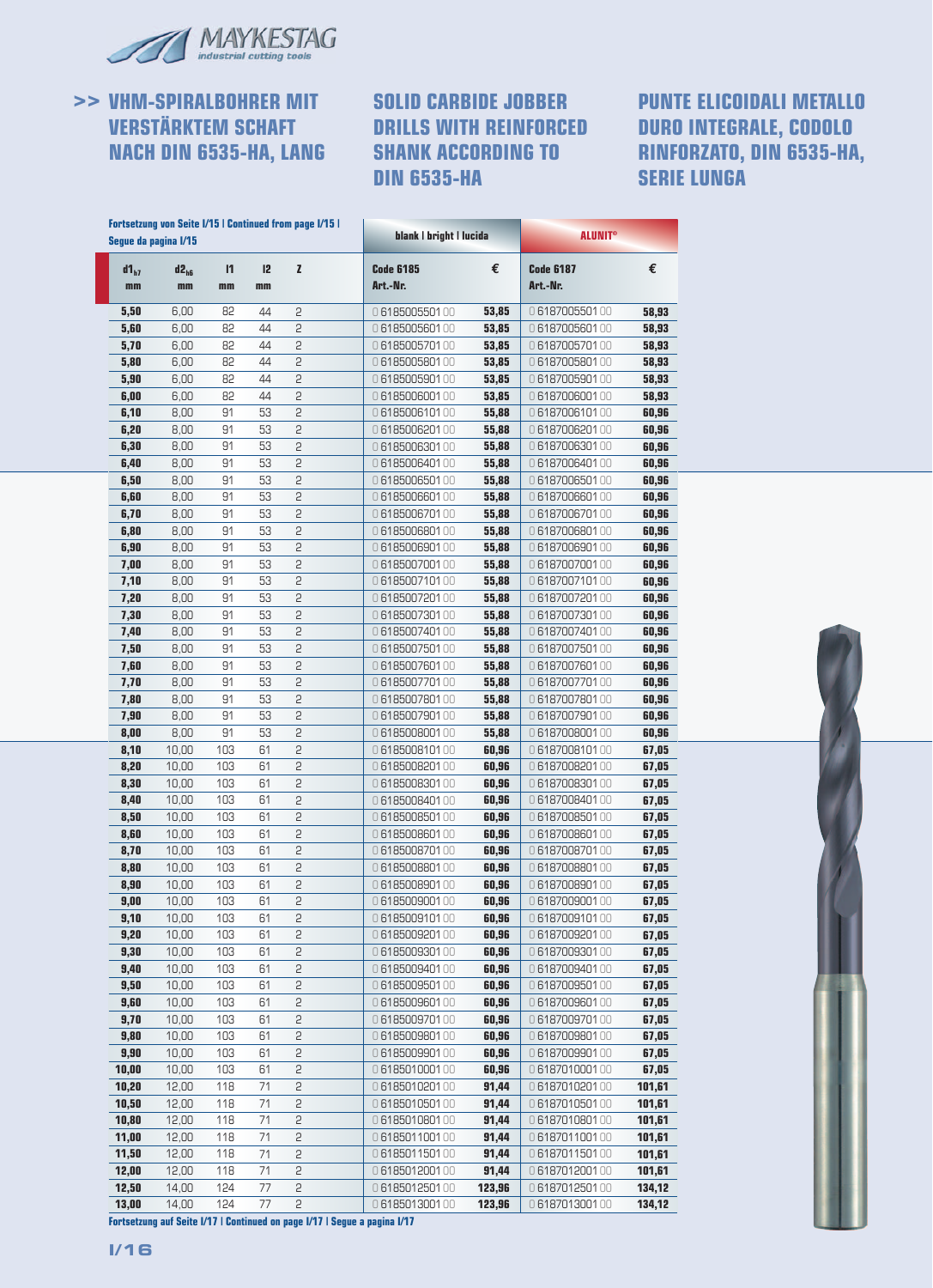

# **>> VHM-SPIRALBOHRER MIT VERSTÄRKTEM SCHAFT NACH DIN 6535-HA, LANG**

# **SOLID CARBIDE JOBBER DRILLS WITH REINFORCED SHANK ACCORDING TO DIN 6535-HA**

**PUNTE ELICOIDALI METALLO DURO INTEGRALE, CODOLO RINFORZATO, DIN 6535-HA, SERIE LUNGA**

|                 | <b>Fortsetzung von Seite I/16   Continued from page I/16  </b><br>Seque da pagina I/16 |                    |          |                | blank   bright   lucida      |        | <b>ALUNIT<sup>®</sup></b>    |        |
|-----------------|----------------------------------------------------------------------------------------|--------------------|----------|----------------|------------------------------|--------|------------------------------|--------|
| $d1_{h7}$<br>mm | $d2_{\text{hs}}$<br>mm                                                                 | $\mathsf{I}$<br>mm | 12<br>mm | Z              | <b>Code 6185</b><br>Art.-Nr. | €      | <b>Code 6187</b><br>Art.-Nr. | €      |
| 13,50           | 14,00                                                                                  | 124                | 77       | $\overline{c}$ | 0618501350100                | 123,96 | 0618701350100                | 134,12 |
| 14,00           | 14,00                                                                                  | 124                | 77       | 2              | 0618501400100                | 123.96 | 0618701400100                | 134.12 |
| 14,50           | 16,00                                                                                  | 133                | 83       | 2              | 0618501450100                | 157,49 | 0618701450100                | 167,65 |
| 15,00           | 16,00                                                                                  | 133                | 83       | 2              | 0618501500100                | 157,49 | 0618701500100                | 167,65 |
| 15,50           | 16,00                                                                                  | 133                | 83       | 2              | 0618501550100                | 157,49 | 0618701550100                | 167,65 |
| 16,00           | 16,00                                                                                  | 133                | 83       | 2              | 0618501600100                | 157,49 | 0618701600100                | 167,65 |
| 16,50           | 18,00                                                                                  | 143                | 93       | 2              | 0618501650100                | 213,37 | 0618701650100                | 223,53 |
| 17,00           | 18,00                                                                                  | 143                | 93       | 2              | 0618501700100                | 213,37 | 0618701700100                | 223,53 |
| 17,50           | 18,00                                                                                  | 143                | 93       | 2              | 0618501750100                | 213,37 | 0618701750100                | 223,53 |
| 18,00           | 18,00                                                                                  | 143                | 93       | 2              | 0618501800100                | 213,37 | 0618701800100                | 223,53 |
| 18,50           | 20,00                                                                                  | 153                | 101      | 2              | 0618501850100                | 304,82 | 0618701850100                | 325,13 |
| 19,00           | 20,00                                                                                  | 153                | 101      | 2              | 0618501900100                | 304,82 | 0618701900100                | 325,13 |
| 19,50           | 20,00                                                                                  | 153                | 101      | 2              | 0 6185019501 00              | 304,82 | 0618701950100                | 325,13 |
| 20,00           | 20,00                                                                                  | 153                | 101      | 2              | 0618502000100                | 304,82 | 0618702000100                | 325,13 |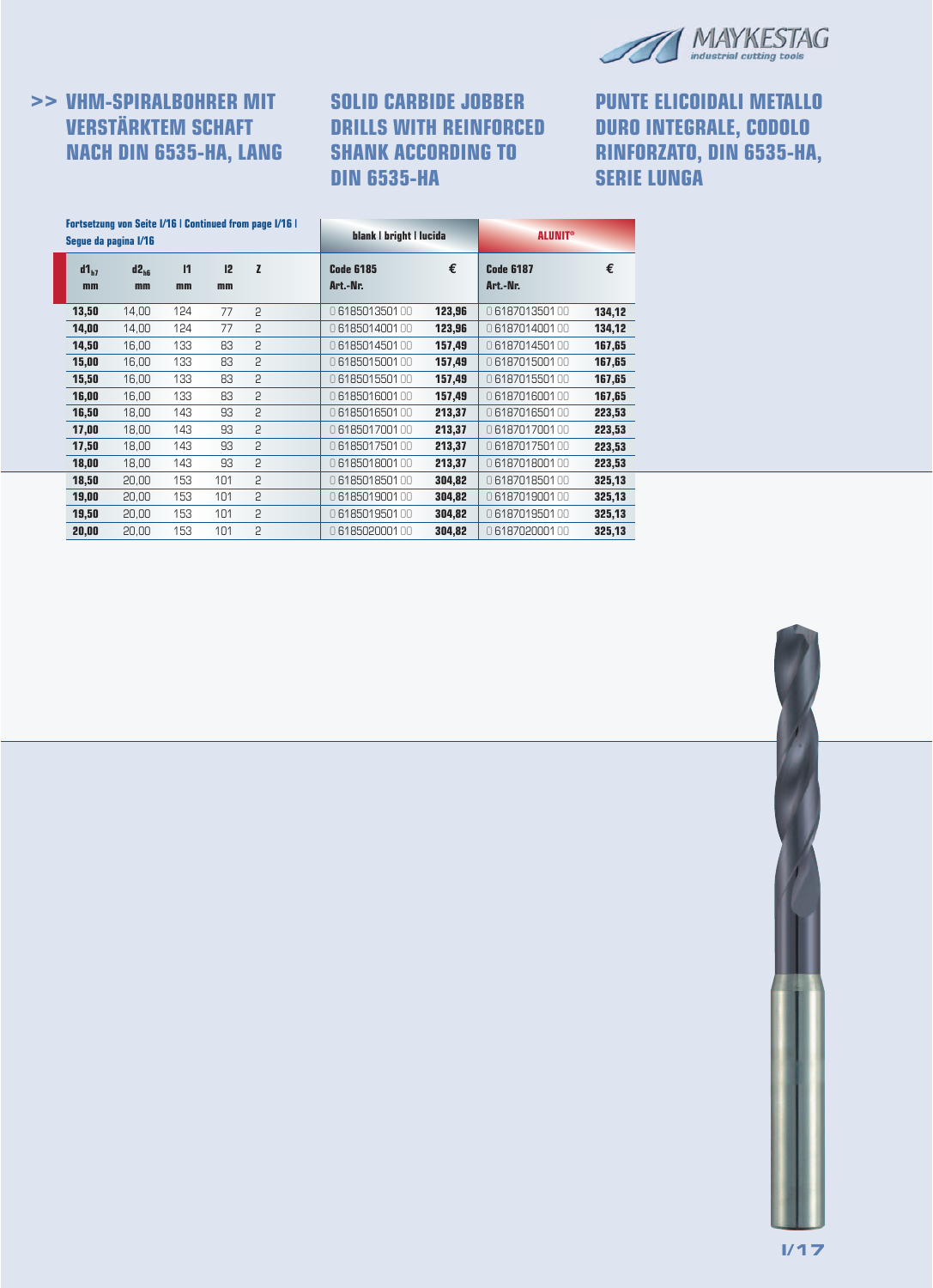

### **>> VHM-SPIRALBOHRER MIT INNENKÜHLUNG, KURZ, DIN 6537K**

#### **Einsatzbereich:**

Besonders geeignet zum Bohren von hochfesten Stählen, Cr-Ni-Stählen, Hartguss, Grauguss, Stahlguss, Mn-Hartstahl, Bronze, Aluminium mit hohem Siliziumanteil und anderen schwer zerspanbaren Werkstoffen.

### **SOLID CARBIDE STUB DRILLS WITH INTERNAL COOLANT SUPPLY, DIN 6537K**

#### **Range of application:**

Especially suitable for drilling heat resistant steels, Cr-Ni steels, high carbon steel castings, grey cast iron, cast steels, manganese steels, bronze, aluminium with high percentage silicium and other difficult-to-machine materials.

### **PUNTE ELICOIDALI METALLO DURO INTEGRALE CON FORI LUBRIFICAZIONE, SERIE CORTA, DIN 6537K**

#### **Impiego:**

Particolarmente adatte per foratura di acciai tenaci, acciai al Ni-Cr, ghisa conchigliata, ghisa grigia, acciaio fuso, acciai al manganese, bronzo, alluminio con elevato tenore di silicio, altri acciai di difficile lavorabilità.





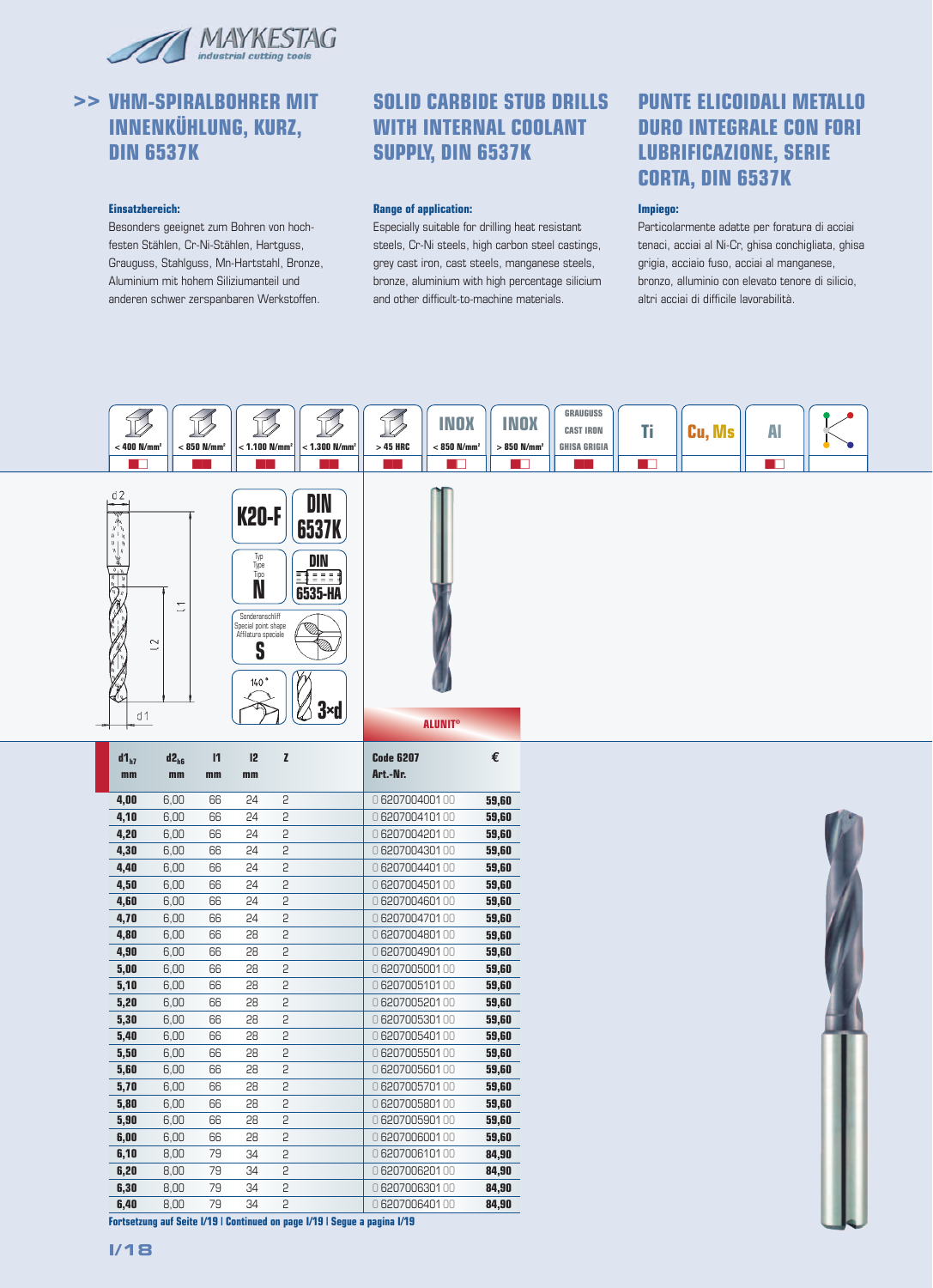

# **>> VHM-SPIRALBOHRER MIT INNENKÜHLUNG, KURZ, DIN 6537K**

# **SOLID CARBIDE STUB DRILLS WITH INTERNAL COOLANT SUPPLY, DIN 6537K**

**PUNTE ELICOIDALI METALLO DURO INTEGRALE CON FORI LUBRIFICAZIONE, SERIE CORTA, DIN 6537K**

|                 | <b>Fortsetzung von Seite I/18   Continued from page I/18  </b><br>Segue da pagina I/18 |                    | <b>ALUNIT®</b> |        |                                    |                  |  |  |
|-----------------|----------------------------------------------------------------------------------------|--------------------|----------------|--------|------------------------------------|------------------|--|--|
| $d1_{h7}$<br>mm | $d2_{h6}$<br>mm                                                                        | $\mathbf{I}$<br>mm | 12<br>mm       | z      | <b>Code 6207</b><br>Art.-Nr.       | €                |  |  |
| 6,50            | 8,00                                                                                   | 79                 | 34             | 2      | 0620700650100                      | 84,90            |  |  |
| 6,60            | 8,00                                                                                   | 79                 | 34             | 2      | 0 6207006601 00                    | 84,90            |  |  |
| 6,70            | 8,00                                                                                   | 79                 | 34             | 5      | 0 6207006701 00                    | 84,90            |  |  |
| 6,80            | 8,00                                                                                   | 79                 | 34             | 5      | 0 6207006801 00                    | 84,90            |  |  |
| 6,90            | 8,00                                                                                   | 79                 | 34             | 5      | 0 6207006901 00                    | 84,90            |  |  |
| 7,00            | 8,00                                                                                   | 79                 | 34             | 2      | 0 6207007001 00                    | 84,90            |  |  |
| 7,10            | 8,00                                                                                   | 79                 | 41             | 2      | 0 620700710100                     | 84,90            |  |  |
| 7,20            | 8,00                                                                                   | 79                 | 41             | 2      | 0 6207007201 00                    | 84,90            |  |  |
| 7,30            | 8,00                                                                                   | 79                 | 41             | 5      | 0 6207007301 00                    | 84,90            |  |  |
| 7,40            | 8,00                                                                                   | 79                 | 41             | 5      | 0 6207007401 00                    | 84,90            |  |  |
| 7,50            | 8,00                                                                                   | 79                 | 41             | 5      | 0 6207007501 00                    | 84,90            |  |  |
| 7,60            | 8,00                                                                                   | 79                 | 41             | 2<br>2 | 0 6207007601 00                    | 84,90            |  |  |
| 7,70            | 8,00                                                                                   | 79                 | 41             |        | 0 6207007701 00                    | 84,90            |  |  |
| 7,80            | 8,00                                                                                   | 79<br>79           | 41<br>41       | 2<br>5 | 0 6207007801 00                    | 84,90            |  |  |
| 7,90<br>8,00    | 8,00                                                                                   | 79                 | 41             | 5      | 0 6207007901 00<br>0 6207008001 00 | 84,90            |  |  |
| 8,10            | 8,00<br>10,00                                                                          | 89                 | 47             | 5      | 0 6207008101 00                    | 84,90<br>94,84   |  |  |
| 8,20            | 10,00                                                                                  | 89                 | 47             | 2      | 0 6207008201 00                    | 94,84            |  |  |
| 8,30            | 10,00                                                                                  | 89                 | 47             | 2      | 0 6207008301 00                    | 94,84            |  |  |
| 8,40            | 10,00                                                                                  | 89                 | 47             | 2      | 0620700840100                      | 94,84            |  |  |
| 8,50            | 10,00                                                                                  | 89                 | 47             | 5      | 0 6207008501 00                    | 94,84            |  |  |
| 8,60            | 10,00                                                                                  | 89                 | 47             | 5      | 0 6207008601 00                    | 94,84            |  |  |
| 8,70            | 10,00                                                                                  | 89                 | 47             | 5      | 0 6207008701 00                    | 94,84            |  |  |
| 8,80            | 10,00                                                                                  | 89                 | 47             | 2      | 0 6207008801 00                    | 94,84            |  |  |
| 8,90            | 10,00                                                                                  | 89                 | 47             | 2      | 0 6207008901 00                    | 94,84            |  |  |
| 9,00            | 10,00                                                                                  | 89                 | 47             | 2      | 0 6207009001 00                    | 94,84            |  |  |
| 9,10            | 10,00                                                                                  | 89                 | 47             | 5      | 0620700910100                      | 94,84            |  |  |
| 9,20            | 10,00                                                                                  | 89                 | 47             | 5      | 0 6207009201 00                    | 94,84            |  |  |
| 9,30            | 10,00                                                                                  | 89                 | 47             | 5      | 0 6207009301 00                    | 94,84            |  |  |
| 9,40            | 10,00                                                                                  | 89                 | 47             | 2      | 0 6207009401 00                    | 94,84            |  |  |
| 9,50            | 10,00                                                                                  | 89                 | 47             | 2      | 0 6207009501 00                    | 94,84            |  |  |
| 9,60            | 10,00                                                                                  | 89                 | 47             | 2      | 0 6207009601 00                    | 94,84            |  |  |
| 9,70            | 10,00                                                                                  | 89                 | 47             | 5      | 0 6207009701 00                    | 94,84            |  |  |
| 9,80            | 10,00                                                                                  | 89                 | 47             | 2      | 0 6207009801 00                    | 94,84            |  |  |
| 9,90            | 10,00                                                                                  | 89                 | 47             | 5      | 0 6207009901 00                    | 94,84            |  |  |
| 10,00           | 10,00                                                                                  | 89                 | 47             | 2      | 0620701000100                      | 94,84            |  |  |
| 10,20           | 12,00                                                                                  | 102                | 55             | 2      | 0 6207010201 00                    | 135,50           |  |  |
| 10,50           | 12,00                                                                                  | 102                | 55<br>55       | 2<br>5 | 0 6207010501 00                    | 135,50           |  |  |
| 10,80<br>11,00  | 12,00                                                                                  | 102<br>102         |                |        | 0 6207010801 00<br>0 620701100100  | 135,50<br>135,50 |  |  |
| 11,50           | 12,00<br>12,00                                                                         | 102                | 55<br>55       | 2<br>2 | 0 6207011501 00                    | 135,50           |  |  |
| 12,00           | 12,00                                                                                  | 102                | 55             | 2      | 0 6207012001 00                    | 135,50           |  |  |
| 12,50           | 14,00                                                                                  | 107                | 60             | 2      | 0 6207012501 00                    | 189,70           |  |  |
| 13,00           | 14,00                                                                                  | 107                | 60             | 2      | 0620701300100                      | 189,70           |  |  |
| 13,50           | 14,00                                                                                  | 107                | 60             | 5      | 0 6207013501 00                    | 189,70           |  |  |
| 14,00           | 14,00                                                                                  | 107                | 60             | 2      | 0 6207014001 00                    | 189,70           |  |  |
| 14,50           | 16,00                                                                                  | 115                | 65             | 2      | 0 6207014501 00                    | 225,80           |  |  |
| 15,00           | 16,00                                                                                  | 115                | 65             | 2      | 0 6207015001 00                    | 225,80           |  |  |
| 15,50           | 16,00                                                                                  | 115                | 65             | 2      | 0 6207015501 00                    | 225,80           |  |  |
| 16,00           | 16,00                                                                                  | 115                | 65             | 2      | 0 6207016001 00                    | 225,80           |  |  |
| 16,50           | 18,00                                                                                  | 123                | 73             | 5      | 0 6207016501 00                    | 347,80           |  |  |
| 17,00           | 18,00                                                                                  | 123                | 73             | 2      | 0 6207017001 00                    | 347,80           |  |  |
| 17,50           | 18,00                                                                                  | 123                | 73             | 2      | 0 6207017501 00                    | 347,80           |  |  |
| 18,00           | 18,00                                                                                  | 123                | 73             | 5      | 0 6207018001 00                    | 347,80           |  |  |

**Fortsetzung auf Seite I/20 | Continued on page I/20 | Segue a pagina I/20**

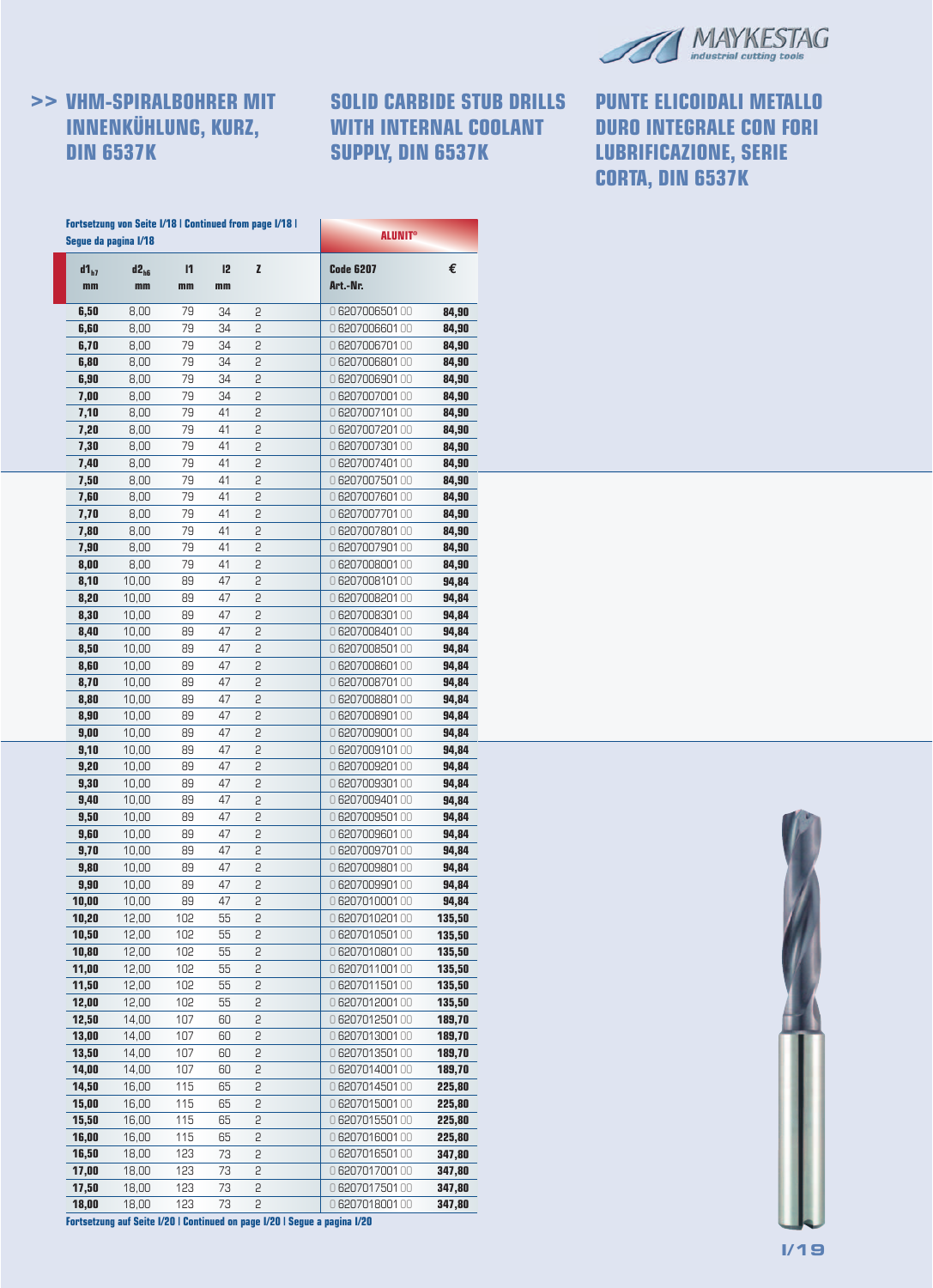

## **>> VHM-SPIRALBOHRER MIT INNENKÜHLUNG, KURZ, DIN 6537K**

**SOLID CARBIDE STUB DRILLS WITH INTERNAL COOLANT SUPPLY, DIN 6537K**

# **PUNTE ELICOIDALI METALLO DURO INTEGRALE CON FORI LUBRIFICAZIONE, SERIE CORTA, DIN 6537K**

|                 | <b>Fortsetzung von Seite I/19   Continued from page I/19  </b><br>Seque da pagina I/19 |                    | <b>ALUNIT®</b> |                |                              |        |  |  |
|-----------------|----------------------------------------------------------------------------------------|--------------------|----------------|----------------|------------------------------|--------|--|--|
| $d1_{h7}$<br>mm | $d2_{\text{hs}}$<br>mm                                                                 | $\mathbf{I}$<br>mm | 12<br>mm       | z              | <b>Code 6207</b><br>Art.-Nr. | €      |  |  |
| 18,50           | 20.00                                                                                  | 131                | 79             | P              | 0620701850100                | 397,40 |  |  |
| 19,00           | 20.00                                                                                  | 131                | 79             | $\overline{c}$ | 0 6207019001 00              | 397,40 |  |  |
| 19.50           | 20.00                                                                                  | 131                | 79             | $\mathcal{P}$  | 0 6207019501 00              | 397,40 |  |  |
| 20,00           | 20.00                                                                                  | 131                | 79             | 2              | 0 6207020001 00              | 397.40 |  |  |

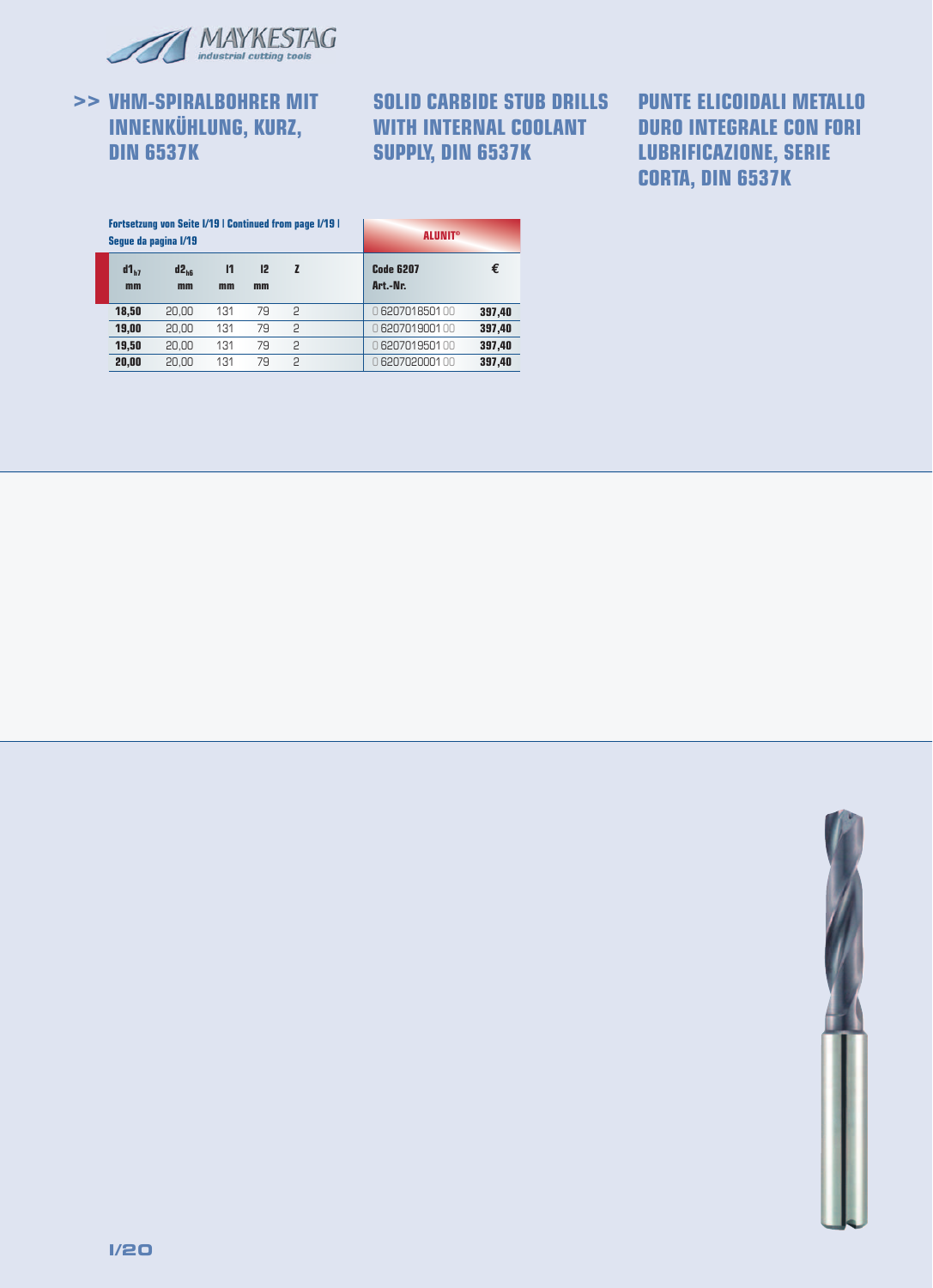

# **>> VHM-SPIRALBOHRER MIT INNENKÜHLUNG, LANG, DIN 6537L**

#### **Einsatzbereich:**

Besonders geeignet zum Bohren von hochfesten Stählen, Cr-Ni-Stählen, Hartguss, Grauguss, Stahlguss, Mn-Hartstahl, Bronze, Aluminium mit hohem Siliziumanteil und anderen schwer zerspanbaren Werkstoffen.

### **SOLID CARBIDE JOBBER DRILLS WITH INTERNAL COOLANT SUPPLY, DIN 6537L**

#### **Range of application:**

Especially suitable for drilling heat resistant steels, Cr-Ni steels, high carbon steel castings, grey cast iron, cast steels, manganese steels, bronze, aluminium with high percentage silicium and other difficult-to-machine materials.

### **PUNTE ELICOIDALI METALLO DURO INTEGRALE CON FORI LUBRIFICAZIONE, SERIE LUNGA, DIN 6537L**

#### **Impiego:**

Particolarmente adatte per foratura di acciai tenaci, acciai al Ni-Cr, ghisa conchigliata, ghisa grigia, acciaio fuso, acciai al manganese, bronzo, alluminio con elevato tenore di silicio, altri acciai di difficile lavorabilità.



**Fortsetzung auf Seite I/22 | Continued on page I/22 | Segue a pagina I/22**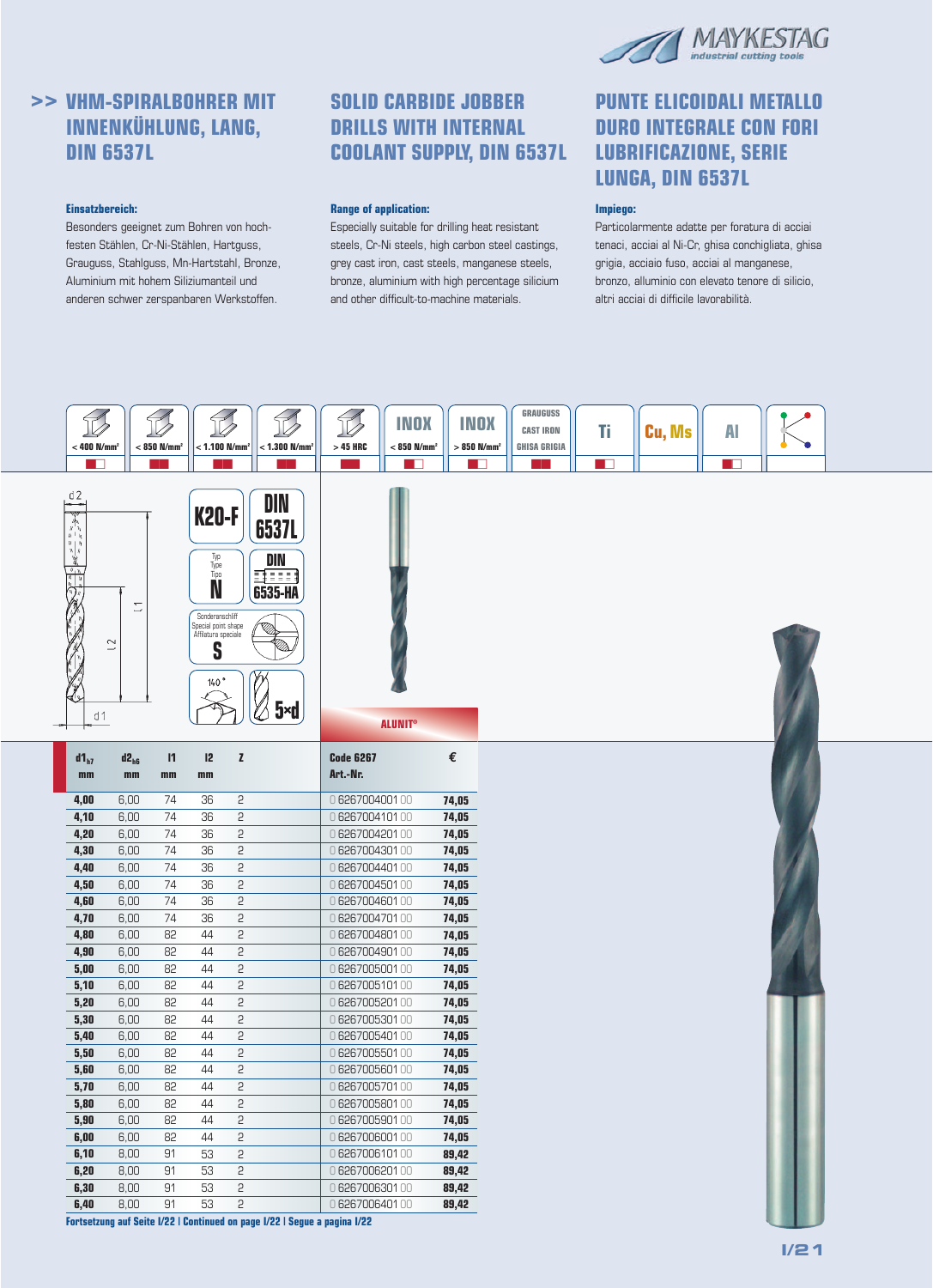

**>> VHM-SPIRALBOHRER MIT INNENKÜHLUNG, LANG, DIN 6537L**

### **SOLID CARBIDE JOBBER DRILLS WITH INTERNAL COOLANT SUPPLY, DIN 6537L LUBRIFICAZIONE, SERIE**

# **PUNTE ELICOIDALI METALLO DURO INTEGRALE CON FORI LUNGA, DIN 6537L**

|                 | Segue da pagina I/21   |                    |                      | <b>Fortsetzung von Seite I/21   Continued from page I/21  </b> | <b>ALUNIT®</b>               |        |  |  |  |
|-----------------|------------------------|--------------------|----------------------|----------------------------------------------------------------|------------------------------|--------|--|--|--|
| $d1_{h7}$<br>mm | d2 <sub>h6</sub><br>mm | $\mathbf{I}$<br>mm | I <sub>2</sub><br>mm | z                                                              | <b>Code 6267</b><br>Art.-Nr. | €      |  |  |  |
| 6,50            | 8,00                   | 91                 | 53                   | 2                                                              | 0 626700650100               | 89,42  |  |  |  |
| 6,60            | 8,00                   | 91                 | 53                   | 5                                                              | 0 626700660100               | 89,42  |  |  |  |
| 6,70            | 8,00                   | 91                 | 53                   | 2                                                              | 0 6267006701 00              | 89,42  |  |  |  |
| 6,80            | 8,00                   | 91                 | 53                   | 2                                                              | 0 626700680100               | 89,42  |  |  |  |
| 6,90            | 8,00                   | 91                 | 53                   | 2                                                              | 0 6267006901 00              | 89,42  |  |  |  |
| 7,00            | 8,00                   | 91                 | 53                   | 2                                                              | 0 626700700100               | 89,42  |  |  |  |
| 7,10            | 8,00                   | 91                 | 53                   | 2                                                              | 0 626700710100               | 89,42  |  |  |  |
| 7,20            | 8,00                   | 91                 | 53                   | 5                                                              | 0 6267007201 00              | 89,42  |  |  |  |
| 7,30            | 8,00                   | 91                 | 53                   | 2                                                              | 0 6267007301 00              | 89,42  |  |  |  |
| 7,40            | 8,00                   | 91                 | 53                   | 2                                                              | 0 6267007401 00              | 89,42  |  |  |  |
| 7,50            | 8,00                   | 91                 | 53                   | 2                                                              | 0 6267007501 00              | 89,42  |  |  |  |
| 7,60            | 8,00                   | 91                 | 53                   | 5                                                              | 0 626700760100               | 89,42  |  |  |  |
| 7,70            | 8,00                   | 91                 | 53                   | 2                                                              | 0 6267007701 00              | 89,42  |  |  |  |
| 7,80            | 8,00                   | 91                 | 53                   | 5                                                              | 0 626700780100               | 89,42  |  |  |  |
| 7,90            | 8,00                   | 91                 | 53                   | 2                                                              | 0 6267007901 00              | 89,42  |  |  |  |
| 8,00            | 8,00                   | 91                 | 53                   | 2                                                              | 0 626700800100               | 89,42  |  |  |  |
| 8,10            | 10,00                  | 103                | 61                   | 5                                                              | 0 626700810100               | 108,40 |  |  |  |
| 8,20            | 10,00                  | 103                | 61                   | 2                                                              | 0 626700820100               | 108,40 |  |  |  |
| 8,30            | 10,00                  | 103                | 61                   | 2                                                              | 0 626700830100               | 108,40 |  |  |  |
| 8,40            | 10,00                  | 103                | 61                   | 5                                                              | 0 626700840100               | 108,40 |  |  |  |
| 8,50            | 10,00                  | 103                | 61                   | 2                                                              | 0 626700850100               | 108,40 |  |  |  |
| 8,60            | 10,00                  | 103                | 61                   | 2                                                              | 0 626700860100               | 108,40 |  |  |  |
| 8,70            | 10,00                  | 103                | 61                   | 2                                                              | 0 6267008701 00              | 108,40 |  |  |  |
| 8,80            | 10,00                  | 103                | 61                   | 5                                                              | 0 626700880100               | 108,40 |  |  |  |
| 8,90            | 10,00                  | 103                | 61                   | 2                                                              | 0 626700890100               | 108,40 |  |  |  |
| 9,00            | 10,00                  | 103                | 61                   | 5                                                              | 0 626700900100               | 108,40 |  |  |  |
| 9,10            | 10,00                  | 103                | 61                   | 2                                                              | 0 626700910100               | 108,40 |  |  |  |
| 9,20            | 10,00                  | 103                | 61                   | 2                                                              | 0 626700920100               | 108,40 |  |  |  |
| 9,30            | 10,00                  | 103                | 61                   | 5                                                              | 0 626700930100               | 108,40 |  |  |  |
| 9,40            | 10,00                  | 103                | 61                   | 2                                                              | 0 626700940100               | 108,40 |  |  |  |
| 9,50            | 10,00                  | 103                | 61                   | 2                                                              | 0 626700950100               | 108,40 |  |  |  |
| 9,60            | 10,00                  | 103                | 61                   | 5                                                              | 0 626700960100               | 108,40 |  |  |  |
| 9,70            | 10,00                  | 103                | 61                   | 2                                                              | 0 626700970100               | 108,40 |  |  |  |
| 9,80            | 10,00                  | 103                | 61                   | 2                                                              | 0 626700980100               | 108,40 |  |  |  |
| 9,90            | 10,00                  | 103                | 61                   | 2                                                              | 0 6267009901 00              | 108,40 |  |  |  |
| 10,00           | 10,00                  | 103                | 61                   | 2                                                              | 0626701000100                | 108,40 |  |  |  |
| 10,20           | 12,00                  | 118                | 71                   | 2                                                              | 0 626701020100               | 153,60 |  |  |  |
| 10,50           | 12,00                  | 118                | 71                   | 2                                                              | 0 626701050100               | 153,60 |  |  |  |
| 10,80           | 12,00                  | 118                | 71                   | 5                                                              | 0 626701080100               | 153,60 |  |  |  |
| 11,00           | 12,00                  | 118                | 71                   | 2                                                              | 0626701100100                | 153,60 |  |  |  |
| 11,50           | 12,00                  | 118                | 71                   | 2                                                              | 0 626701150100               | 153,60 |  |  |  |
| 12,00           | 12,00                  | 118                | 71                   | 2                                                              | 0626701200100                | 153,60 |  |  |  |
| 12,50           | 14,00                  | 124                | 77                   | 2                                                              | 0 6267012501 00              | 207,80 |  |  |  |
| 13,00           | 14,00                  | 124                | 77                   | 2                                                              | 0 626701300100               | 207,80 |  |  |  |
| 13,50           | 14,00                  | 124                | 77                   | 2                                                              | 0 626701350100               | 207,80 |  |  |  |
| 14,00           | 14,00                  | 124                | 77                   | 2                                                              | 0 626701400100               | 207,80 |  |  |  |
| 14,50           | 16,00                  | 133                | 83                   | 2                                                              | 0 626701450100               | 257,50 |  |  |  |
| 15,00           | 16,00                  | 133                | 83                   | 2                                                              | 0 626701500100               | 257,50 |  |  |  |
| 15,50           | 16,00                  | 133                | 83                   | 2                                                              | 0 626701550100               | 257,50 |  |  |  |
| 16,00           | 16,00                  | 133                | 83                   | 2                                                              | 0 626701600100               | 257,50 |  |  |  |
| 16,50           | 18,00                  | 143                | 93                   | 5                                                              | 0 626701650100               | 406,50 |  |  |  |
| 17,00           | 18,00                  | 143                | 93                   | 2                                                              | 0 626701700100               | 406,50 |  |  |  |
| 17,50           | 18,00                  | 143                | 93                   | 2                                                              | 0 626701750100               | 406,50 |  |  |  |
| 18,00           | 18,00                  | 143                | 93                   | 2                                                              | 0 626701800100               | 406,50 |  |  |  |



**I/22**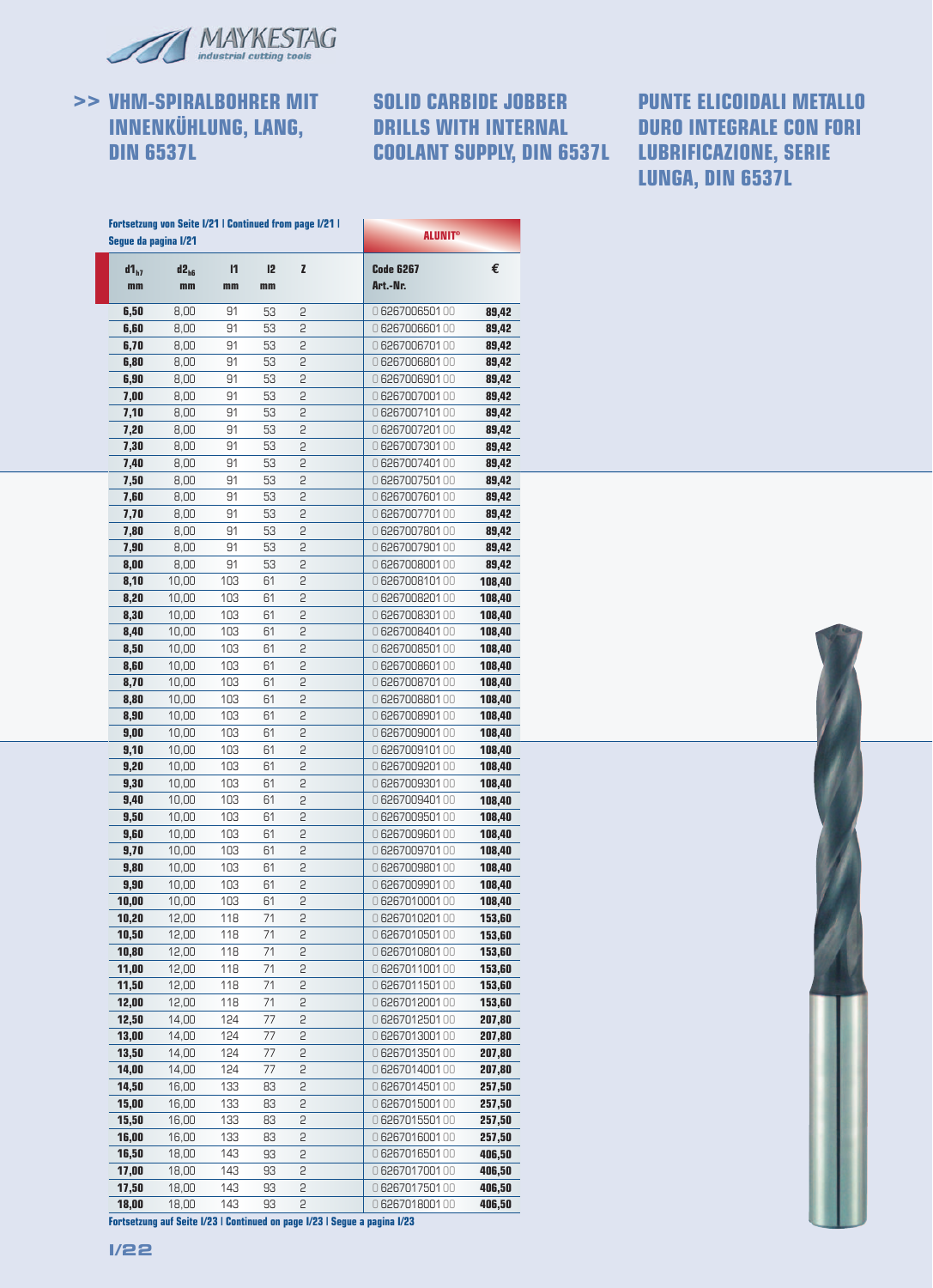

# **>> VHM-SPIRALBOHRER MIT INNENKÜHLUNG, LANG, DIN 6537L**

# **SOLID CARBIDE JOBBER DRILLS WITH INTERNAL COOLANT SUPPLY, DIN 6537L**

# **PUNTE ELICOIDALI METALLO DURO INTEGRALE CON FORI LUBRIFICAZIONE, SERIE LUNGA, DIN 6537L**

| Seque da pagina I/22 | <b>Fortsetzung von Seite I/22   Continued from page I/22  </b> |                    | <b>ALUNIT®</b> |   |                       |        |  |
|----------------------|----------------------------------------------------------------|--------------------|----------------|---|-----------------------|--------|--|
| $d1_{h7}$<br>mm      | $d2_{\text{hs}}$<br>mm                                         | $\mathbf{I}$<br>mm | 12<br>mm       | z | Code 6267<br>Art.-Nr. | €      |  |
| 18,50                | 20.00                                                          | 153                | 101            | 2 | 0 6267018501 00       | 451.60 |  |
| 19,00                | 20.00                                                          | 153                | 101            | 2 | 0 6267019001 00       | 451,60 |  |
| 19,50                | 20.00                                                          | 153                | 101            | 2 | 0 6267019501 00       | 451.60 |  |
| 20.00                | 20.00                                                          | 153                | 101            | 2 | 0 6267020001 00       | 451.60 |  |

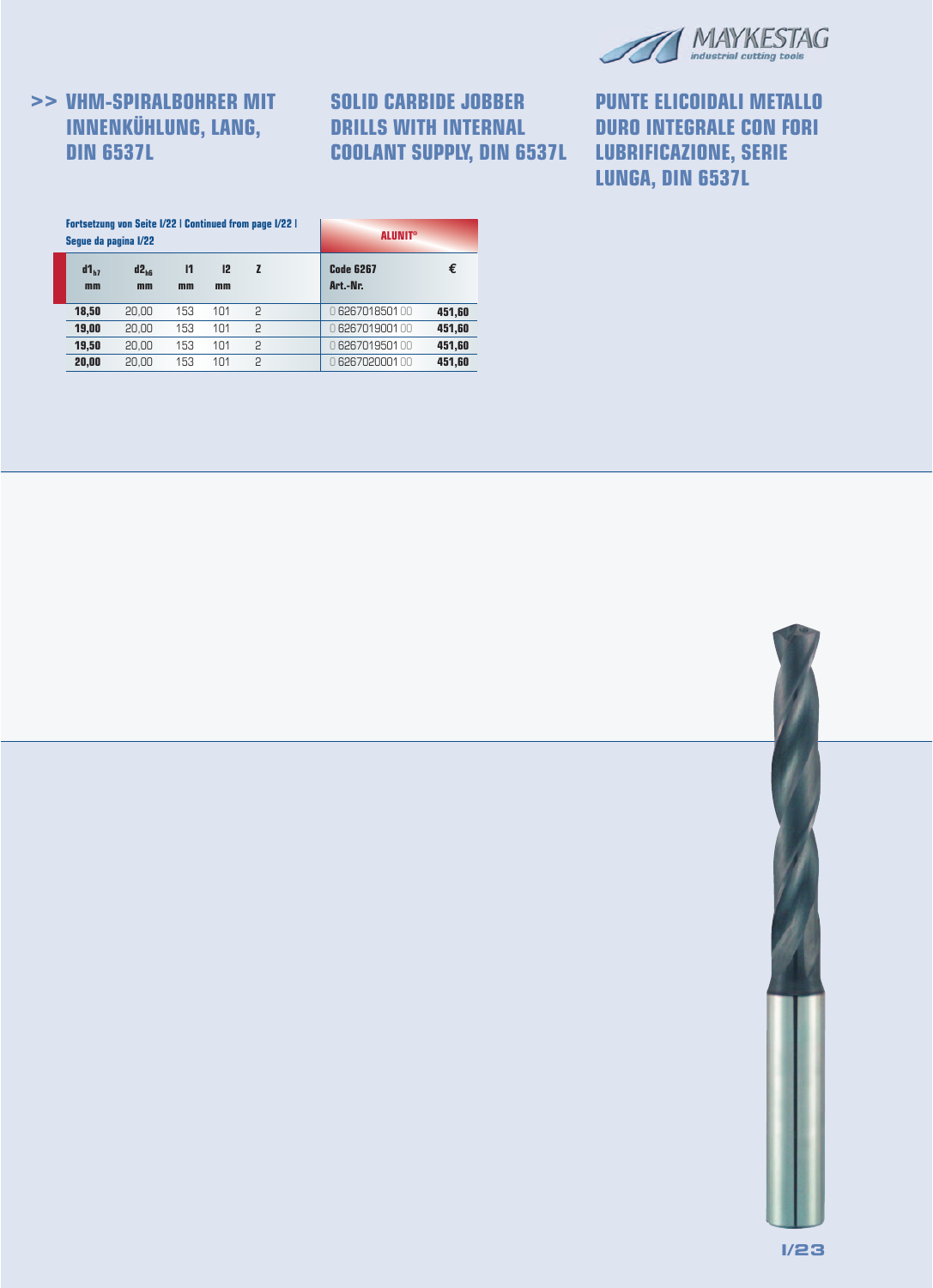

# **>> VHM-SPIRALBOHRER MIT INNENKÜHLUNG, EXTRA LANG**

#### **Einsatzbereich:**

Besonders geeignet zum Bohren von hochfesten Stählen, Cr-Ni-Stählen, Hartguss, Grauguss, Stahlguss, Mn-Hartstahl, Bronze, Aluminium mit hohem Siliziumanteil und anderen schwer zerspanbaren Werkstoffen.

### **SOLID CARBIDE JOBBER DRILLS WITH INTERNAL COOLANT SUPPLY, EXTRA LONG SERIES**

#### **Range of application:**

Especially suitable for drilling heat resistant steels, Cr-Ni steels, high carbon steel castings, grey cast iron, cast steels, manganese steels, bronze, aluminium with high percentage silicium and other difficult-to-machine materials.

### **PUNTE ELICOIDALI METALLO DURO INTEGRALE CON FORI LUBRIFICAZIONE, SERIE EXTRA LUNGA**

#### **Impiego:**

Particolarmente adatte per foratura di acciai tenaci, acciai al Ni-Cr, ghisa conchigliata, ghisa grigia, acciaio fuso, acciai al manganese, bronzo, alluminio con elevato tenore di silicio, altri acciai di difficile lavorabilità.

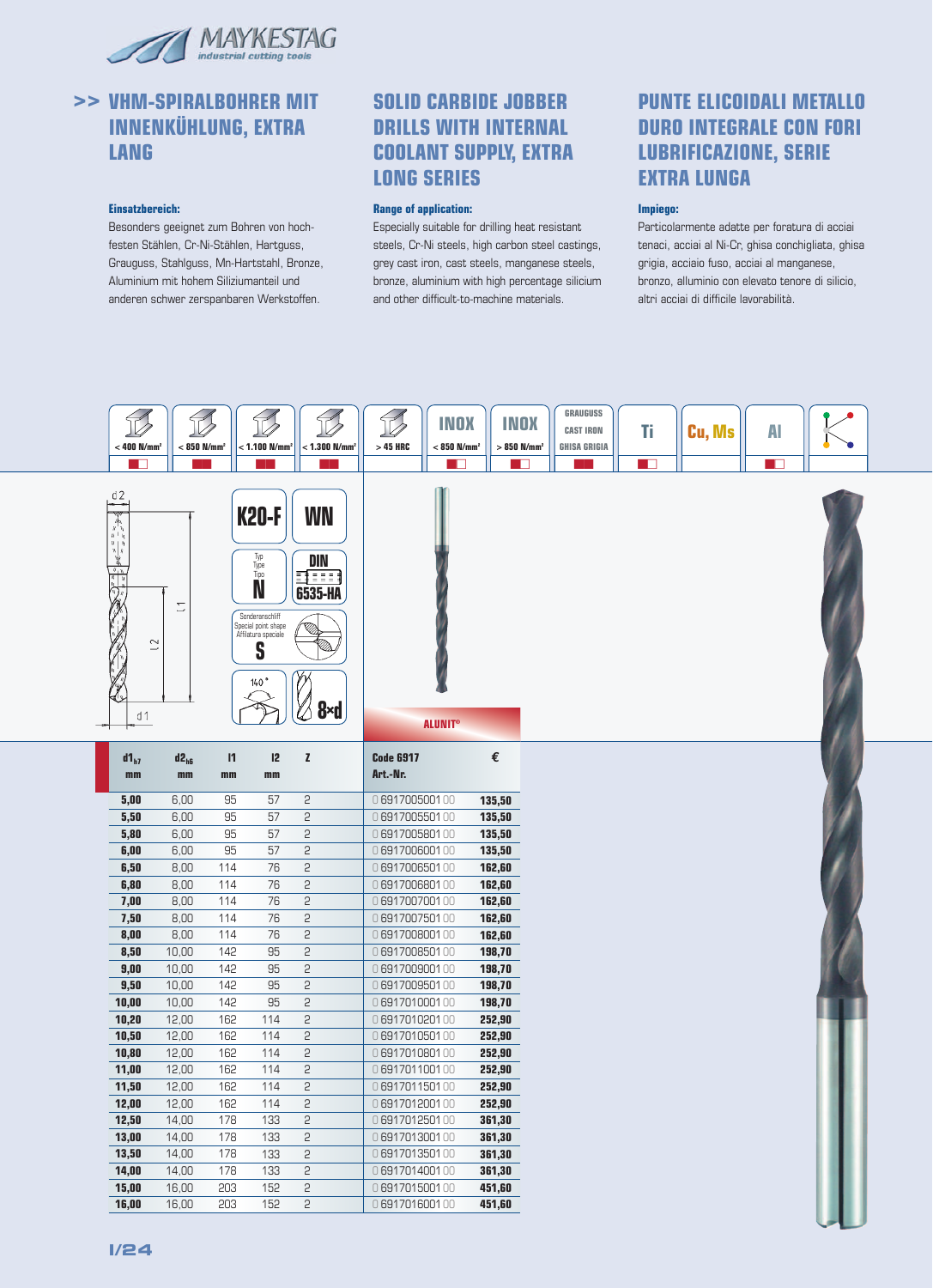

# **>> VHM-STUFENBOHRER, 90˚ SENKWINKEL**

#### **Einsatzbereich:**

Stufenbohrer mit Zylinderschaft zur Herstellung von Kernlochbohrungen nach DIN 336 Teil 1, wobei gleichzeitig Freisenkungen (90˚) entsprechend den Durchgangslöchern – Ausführung mittel – nach ISO 273 erzeugt werden. Die Schnittgeschwindigkeit richtet sich nach dem großen Durchmesser, der Vorschub nach dem kleinen.

### **SOLID CARBIDE STEPPED TWIST DRILLS, 90˚ COUNTERSINK ANGLE**

#### **Range of application:**

Stepped twist drills with straight shank for drilling the tapping hole according to DIN 336, Part 1, with the simultaneous counterboring (90°) of the corresponding clearance hole – accuracy class "medium" – according to ISO 273. The cutting speed is governed by the larger diameter but the feed must suit the smaller.

### **PUNTE ELICOIDALI A GRADINO METALLO DURO INTEGRALE, ANGOLO 90°**

#### **Impiego:**

Punte a gradino codolo cilindrico, foratura degli avanfori per maschiatura, secondo DIN 336 parte 1a. e contemporanea svasatura (90°), per fori passanti in esecuzione "media" secondo ISO 273. La velocità di taglio funzione del diametro maggiore, l'avanzamento funzione del diametro minore.

| $< 400$ N/mm <sup>2</sup>        |                                  | $< 850$ N/mm <sup>2</sup> | $<$ 1.100 N/mm <sup>2</sup> |                          | $< 1.300$ N/mm <sup>2</sup> | $>45$ HRC                                          |              | <b>INOX</b><br><b>INOX</b><br>$< 850$ N/mm <sup>2</sup><br>$>850$ N/mm <sup>2</sup> | <b>GRAUGUSS</b><br><b>CAST IRON</b><br><b>GHISA GRIGIA</b><br>$\blacksquare$ | Ti<br>т | Cu, Ms | AI |  |  |
|----------------------------------|----------------------------------|---------------------------|-----------------------------|--------------------------|-----------------------------|----------------------------------------------------|--------------|-------------------------------------------------------------------------------------|------------------------------------------------------------------------------|---------|--------|----|--|--|
| $\tilde{\Box}$<br>d2             | $\overline{2}$<br>d <sub>1</sub> | $\overline{\phantom{a}}$  | <b>K20</b>                  | <b>WN</b><br>$120^\circ$ | 90 $^{\circ}$<br>d2         | Typ<br>Type<br>Tip <u>o</u><br>N<br>d <sub>1</sub> |              | <b>ALUNIT<sup>®</sup></b>                                                           |                                                                              |         |        |    |  |  |
| é                                | $d1_{h7}$                        | $d2_{h7}$                 | $\mathbf{I}$                | 12                       | 13                          | $\prec$                                            | z            | <b>Code 6277</b>                                                                    | $\pmb{\epsilon}$                                                             |         |        |    |  |  |
|                                  | mm                               | mm                        | mm                          | mm                       | mm                          |                                                    |              | Art.-Nr.                                                                            |                                                                              |         |        |    |  |  |
|                                  |                                  |                           | 52                          |                          | 9                           | $90^\circ$                                         | 2            |                                                                                     |                                                                              |         |        |    |  |  |
| M <sub>3</sub><br>M <sub>4</sub> | 2,50<br>3,30                     | 3,40<br>4,50              | 58                          | 20<br>24                 | 11                          | $90^\circ$                                         | 2            | 0 627700250100<br>0 627700330100                                                    | 26,14                                                                        |         |        |    |  |  |
| M <sub>5</sub>                   | 4,20                             | 5,50                      | 66                          | 28                       | 14                          | $90^\circ$                                         | 2            | 0 627700420100                                                                      | 28,52<br>39,94                                                               |         |        |    |  |  |
| M <sub>6</sub>                   | 5,00                             | 6,60                      | 70                          | 31                       | 16                          | $90^{\circ}$                                       | 2            | 0 627700500100                                                                      | 54,66                                                                        |         |        |    |  |  |
| <b>M 8</b>                       | 6,80                             | 9,00                      | 84                          | 40                       | 22                          | $90^\circ$                                         | $\mathsf{S}$ | 0627700680100                                                                       | 85,56                                                                        |         |        |    |  |  |
| <b>M10</b>                       | 8,50                             | 11,00                     | 95                          | 47                       | 28                          | $90^\circ$                                         | 2            | 0 627700850100                                                                      | 110,30                                                                       |         |        |    |  |  |
| M <sub>12</sub>                  | 10,20                            | 13,50                     | 107                         | 54                       | 33                          | $90^\circ$                                         | 2            | 0 627701020100                                                                      | 192,60                                                                       |         |        |    |  |  |
| M14<br><b>M16</b>                | 12,00<br>14,00                   | 15,50<br>17,50            | 115<br>123                  | 58<br>62                 | $38\,$<br>41                | $90^\circ$<br>$90^\circ$                           | 2<br>2       | 0 627701200100<br>0627701400100                                                     | 258,60<br>334,70                                                             |         |        |    |  |  |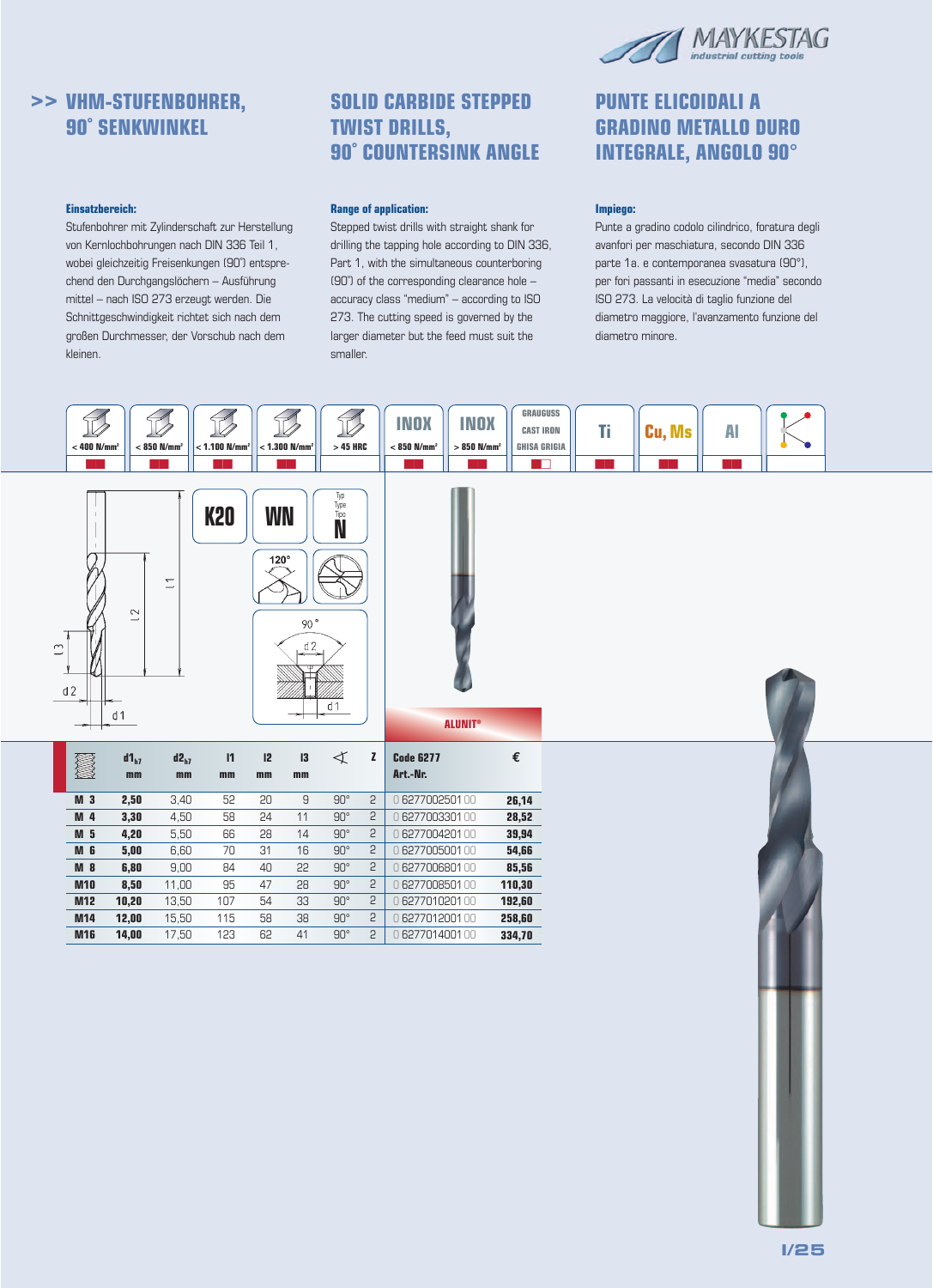

# **>> VHM-ZENTRIERBOHRER, ÄHNLICH DIN 333**

### **SOLID CARBIDE CENTRE DRILLS, SIMILAR TO DIN 333 METALLO DURO INTEGRALE,**

# **PUNTE A CENTRARE SIMILI DIN 333**

#### **Einsatzbereich:**

Zentrierbohrer zum Herstellen von Zentrierbohrungen nach DIN 332 Blatt 1, Form A (ohne Schutzsenkung).

#### **Range of application:**

Centre-drills for the production of centre-holes according to DIN 332 sheet 1, form A (without protective chamfer).

#### **Impiego:**

Esecuzione fori di centraggio secondo DIN 332 part 1. Forma A (Senza smusso di protezione).

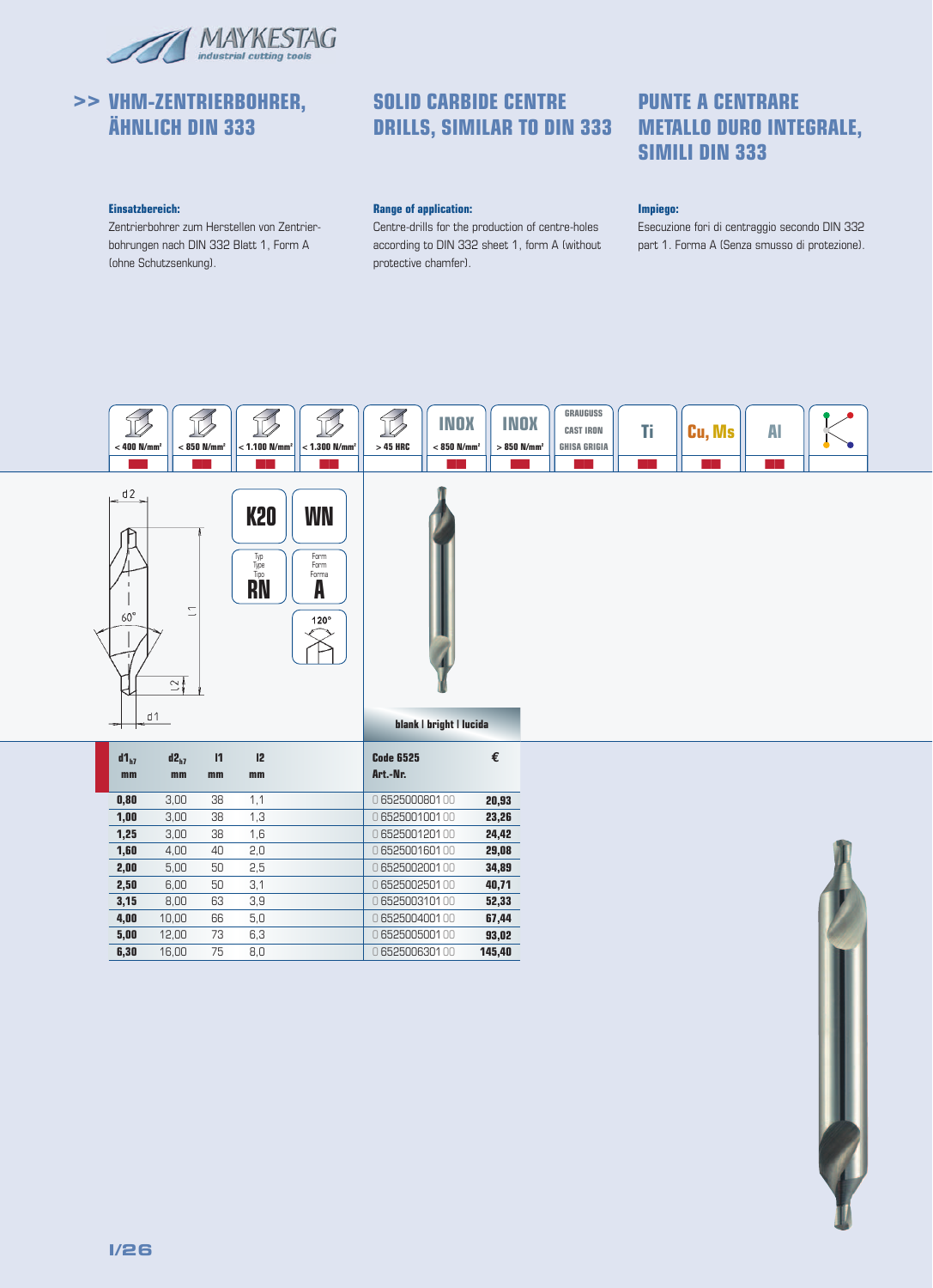

### **>> VHM-NC-ANBOHRER, 90° SOLID CARBIDE NC-CENTRE**

# **DRILLS, 90°**

#### **Einsatzbereich:**

Spezialbohrer für besonders genaues und schnelles Anbohren auf NC-Maschinen, Lehrenbohrwerken usw. Zum Zentrieren und Anfasen von Gewindebohrungen.

Achtung: Nicht geeignet für tiefe Bohrungen!

#### **Range of application:**

Special drills of highest efficiency for more precise and faster drilling-work on NC-machines, boring tools etc. Designed for centering and chamfering of center-holes.

Attention: Not suitable for deeper holes!

### **PUNTE ELICOIDALI NC METALLO DURO INTEGRALE, ANGOLO 90°**

#### **Impiego:**

Punte speciali per l'esecuzione di fori di centraggio particolarmente esatti su macchina NC, forature per calibri, ecc. Per centratura e smusso di fori per maschiatura. Attenzione: non sono adatte per fori profondi.